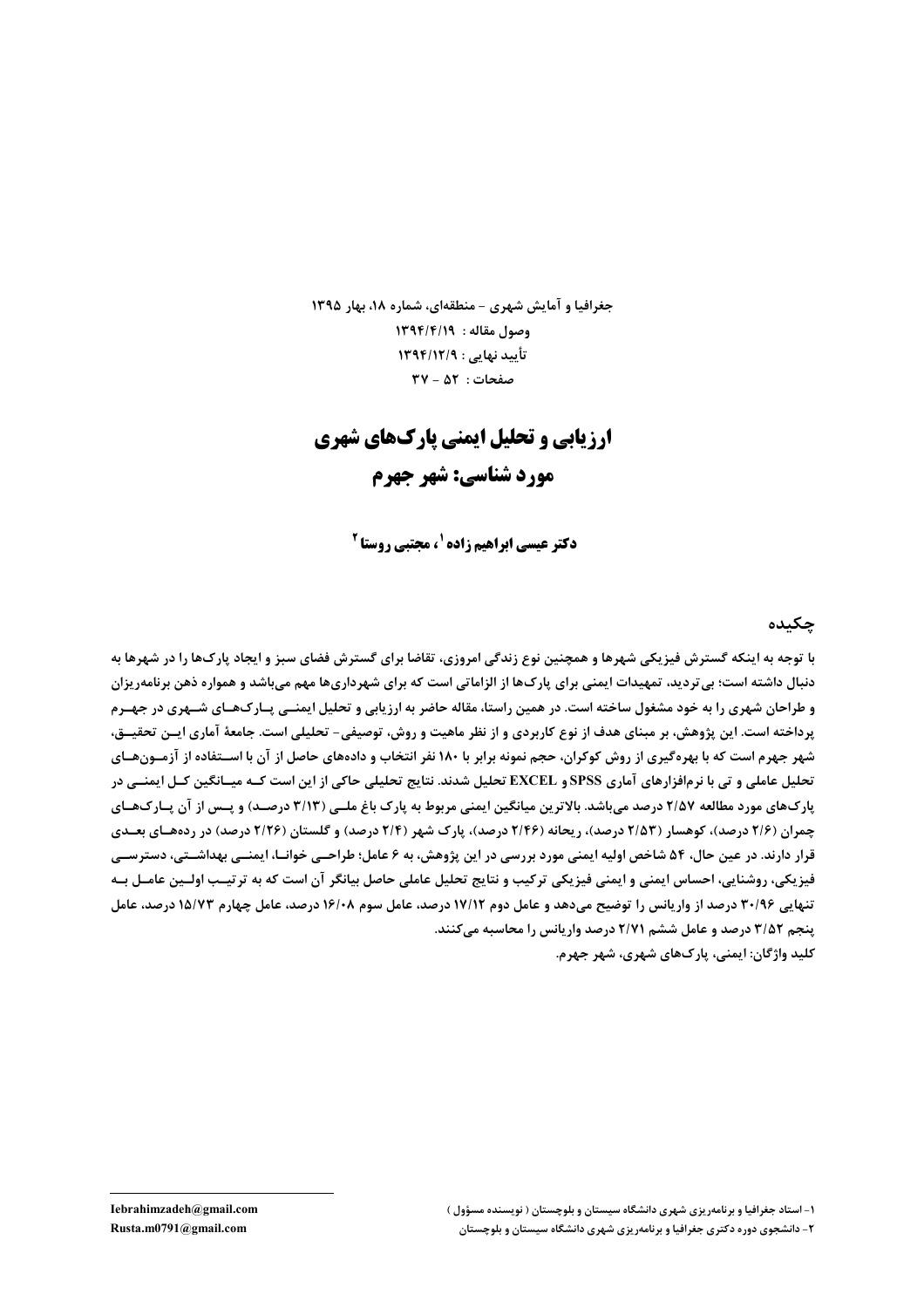جغرافیا و آمایش شهری-منطقهای، سال ششم، شماره ۱۸، بهار ۱۳۹۵

سطحهای خطرناک در مسیرهای پیاده پارک، کیفیت بهداشتی مواد غذایی بوفههای پـارک و غیـره همـواره باید از سوی مدیران فضاهای سـبز عمـومی بـا دقـت و وسواس بسیار مورد نظارت و کنترل قرار گیرد. در عین حال، ایمنی به مجموعه عوامل و شـرایطی کـه مـانع از بروز حادثه و صدمه جسمي و جـاني، همـراه بـا ايجـاد احساس آسایش و راحتی در بهـرهگیـری از امکانـات و خدمات یارک&L توسط اسـتفادهکننـدگان مـے شـود، اطلاق مےگردد (ابراهیمزاده و دیگران،۱۳۹۳: ۶۷). به علاوه، حفاظت شـهر در مقابـل خطـرات طبيعـى همچون سیل، زلزلـه، طوفـان و یـا غیرطبیعـی ماننـد همجواری مناطق مسکونی با نواحی صنعتی و غیره کـه باعث تضعيف ايمني شهر مي گـردد، معمـولاً بـا وجـود فضای سبز (پارکھا) متناسب شـهری قابـل تعـديل خواهد بود (محمدي،۱۳۸۴: ۹۳-۹۳).

شهر جهرم به عنوان مرکز شهرسـتان جهـرم در نيمـهٔ جنوبی استان فارس و در فاصلهٔ ۱۸۵ کیلـومتری شـهر شیراز (مرکز استان فارس) قرار گرفته است (مهندسین مشاور نقش محیط، ۱۳۸۵). جمعیت این شهر در سال ۱۳۹۰، ۱۲۷۱۵۹ نف رمسی باشد (سالنامه آمساری شهرستان جهرم،۱۳۹۳: ۱۸). این شهر در حال حاضـر، دارای ۲۵ پارک با مساحت ۱۹۹۱۷۹ مترمربـع بـوده و این پارکها ۳۳/۳۴ درصد از کل فضای سـبز شـهری (۵۹۷۲۴۵ متـر مربـع)<sup>\</sup> را در بـر مــی گیرنـد (سـازمان پارکها و فضای سبز شهرداری جهـرم، ۱۳۹۱). در همین راستا، بـا توجـه بـه ضـرورت مسـأله ایمنـی در پارکهای شهری، سعی شده است وضعیت ایمنی ۶ یارک مهم و بزرگ این شهر از جملـه: یـارکـهـای بـاغ ملي، كوهسار، پارک شهر، چمران، ريحانه و گلستان بـا مساحت ۱۲۱۸۰۵ مترمربع معـادل ۶۱/۱۵ درصـد از مساحت کل یارکهای شهر، ارزیابی و تحلیل شـود. بـا توجه به این موارد، پرسش اصلی مطالعـهٔ حاضـر ایـن است که وضعیت ایمنــی پــارکـهـای مــورد مطالعــه در شهر جهرم در چه سطحی قرار دارد؟ و با فیرض اینکـه

مقدمه

امروزه اهمیت شهر و شهرسازی از دیدگاه سـالمسـازی محیطزیست در چارچوب یک «شهر سالم» بیش از هر زمـان مـورد توجـه قـرار گرفتـه و بـه عنـوان یکـی از ضروريات توسيعه پاييدار مطيرح است (ابراهيمزاده و عبادي جوكندان، ١٣٨٧: ۴٠). فضاهاي سبز عمـومي، فضاهای سبزی هستند کـه بـازدهٔ اجتمـاعی دارنـد و عموم مردم از آنها در گذران اوقات فراغت، تفـریح و مصاحبت با دوسـتان و گردهمـاییهـای اجتمـاعی و فرهنگی و نظایر اینها استفاده می کنند. فضاهای پاد شده، اساساً برای این منظور طراحی یا تجهیز شدهاند. پارکهای شهری بخشی از فضاهای سبز عمومی|ند که علاوه بر دارا بودن جنبههای تفریحی و فرهنگی و زیستمحیطی، جنبه خدماتدهی به مناطق مختلف شهر را نیز دارند (قربانی و تیموری،١٣٨٩: ۴٨). از طرفی، با توجه به روند رو به تزاید شهرنشـینی و رشـد تصاعدی ریسک پذیری شهر و شهروندان در ارتباط با سوانح و مخاطرات، ضرورت اهتمام به مسألة ايمنى بـه عنوان یکی از مؤلفههای مهم و تعیین کنندهٔ یـک شـهر خوب، بيش از پيش احسـاس مـيشـود و ايـن چـالش نظریهپردازان را به سوی یافتن تعریفـی از شـهر سـالم، ایمن و پایدار سوق داده است (زیاری و دیگران، ۱۳۹۳: ۷۰). موضوع ایمنی از موارد مهمی است کـه مـی توانـد قبل از بروز حوادث به طــور جــدى در حــوزهٔ طراحــی، اجرا، مدیریت و نگهداری مطرح باشد. امروزه در جهان، مسأله ايمني در فضاهاي عمومي به خصوص پارکهاي شهری از اهمیت ویـژهای برخـوردار اسـت و بررسـی و تحليــل شــرايط موجــود و چــارهجــويىهــايى بــراى پیشگیری و افــزایش ایمنــی در فضــاهای شــهری در دستور کار قرار گرفته است (لقبایی و طبیری، ۱۳۸۲: ٣٣٠). ايمني در ياركها و تجهيزات و خـدمات عرضـه شده در آنها باید به طور کامل ملحوظ شود. تأسیسـات برق و امکان اتصال برق با تیر چـراغهـای روشـنایی در اثر آبیاری، ورود غیرمجاز موتورسواران، امکان خطـرات احتمالي وسايل تفريحي چون انواع چـرخ و فلـكـهـاي برقی، تابها و سرسـرههـای کودکـان، وجـود اخـتلاف

١ - منظور فضاى سبز عمومى مى باشد و فضاى سبز خصوصـى در نظـر گرفتــه .<br>نشده است.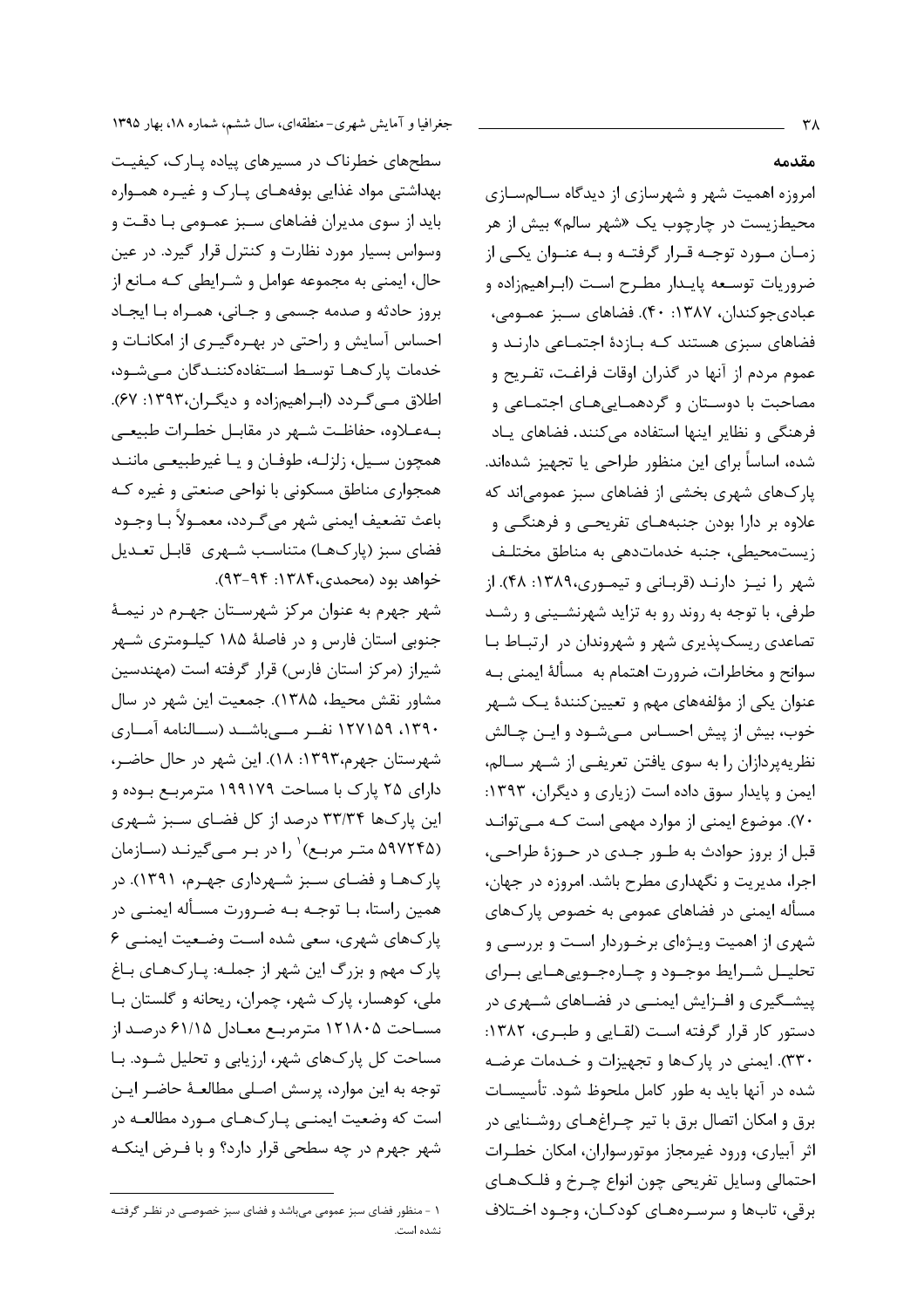جمعیتی، استفاده از پـارکـهـا در کالیفرنیـای جنــوبی نتیجه گرفتند که اندازه پارک، تراکم جمعیتی محلـه و وجــود ايمنـــي و مســابقات ورزشــي از عوامــل جاذبــهٔ و سطح زندگی و کمبود احساس ایمنے در پارک از عوامل دافعه ياركها شمرده مي شــوند. نتــايج پــژوهش لقايي و طبري (١٣٨٢) تحت عنوان «مـديريت ايمنـي در پارکها و فضای سبز شهر تهران (مطالعـه مـوردی: شھرداری منطقه ۳ تھران» نشان مے دھد که یارکھای جنگلی طالقانی و سید خندان در ردههای آخر از لحاظ ايمنى قرار گرفتـهانـد، شـاخصهـاى وضـعيت ايمنـى وسایل و فضای باز کودکان و وضعیت پـارک&ـا از نظـر ایجاد سایه برای جلـوگیری از هرگونـه تـنش جسـمی، کمترین میزان ایمنی را در مجموع شاخصهای چهبار پارک به دست آوردهاند. وضعیت پارکهـا از نظـر عـدم ایجاد آتش سوزی در آنها و نیز عدم تداخل کاربریها برای عـدم ایجـاد ادراکـات مغشـوش و آشـفته نیـز در ردههای بعدی از لحاظ میزان ایمنے قرار گرفتهانـد. محمدی و همکاران (۱۳۸۶) در مقالهای تحت عنـوان «ارزیابی کیفی نقش فضاهای سبز شهری و بهینهسازی استفاده شهروندان از آن در شهرکرد» بـه ایـن نتیجـه رسیدند که یارک&ا و فضای سبز شـهری از مهــمتـرین عوامـل مـؤثر در شـكلدهـي بـه پايـداري اجتمـاعي و همبستگیهای شهریاند؛ ولی عواملی ماننـد مشـكلات زندگی شهری، ایمنی پارک و فضاهای سـبز، امنیـت و مناسب نبودن امکانات مورد نیاز برای گروههای سنی و جنسی در این مکانها از جمله عوامـل کـاهش تمایـل شـهروندان بـراي اسـتفاده از ايـن عرصـههـا هسـتند. ارجمندی و همکاران (۱۳۸۷) در مقالهای تحتعنوان «مدیریت بهداشت، ایمنی و محیطزیست در پارکهای شهری» به این نتیجه رسیدهاند کـه میـزان مطلوبیـت شاخصهای بهداشتی یارکهای مورد مطالعـه کمتـر از شــاخصهــای ایمنـــی و بیشــتر از شــاخصهــای محیطزیستی است. پـژوهش آزادینجـات و همکـاران (۱۳۸۸) تحت عنوان «اولویتبندی معیارهای طراحه در برنامهریزی و مدیریت ایمنبی پارکها و فضاهای سبز شهری با بـهکـارگیری متـد تصـمیمگیـری چنـد

ارزیابی و تحلیل ایمنی پارکهای شهری ....

«به نظر می٫سد وضـعیت ایمنــی پــارکـهــای شــهر در سطح پایین میباشد» این مقاله به تجزیه و تحلیل این مهم پرداخته است.

## پيشينهٔ تحقيق

گرچه سابقه پـرديسهـاي ايرانـي بـه دوران باسـتان و حداقل به قرن چهارم میلادی بـر مـیگـردد، در عـین حال، شاید بتوان باغشـهرهایی کـه در دورهٔ صـفویه در ایران و به خصوص در اصفهان ایجاد شد را الهـامبخـش «ابنزر هاوارد» واضع تئوری باغشهرها در اروپا دانست (ابراهیمزاده و دیگران، ۱۳۹۰: ۱۳۴). در خصوص ایمنی یار کها در ایران و جهان، پـژوهشهـای مهمـی انجـام شده است که می توان به موارد زیر اشاره کرد: رایـا و همکـاران' (۲۰۰۶) در پژوهشـی تحـت عنـوان

«ایمنی، رشد و برابری» یارکها و فضاهای باز شهری را بررسی و ارزیابی کردند. آنها در این تحقیق نتیجـه گرفتند که پارکهای ایمـن و پـاکیزه شـامل جوامـع سالم، فضـاي مناسـب بـازي كودكـان، بـا هـم بـودن خانوادهها، پذیرا بودن افراد از سنین مختلف در کنـار هم برای ورزش و تفریح میشوند و از لحاظ محیط زیست زیبایی، امنیت و ارزش اقتصادی محلـه را میافزاینـد. همچنـین، پـارکهـای بـا طراحـی بـد و نگهداری ضعیف و خطرناک، شرایطی را فراهم میکنند که خانواده و کودکـان از هـم دور مـیماننـد، فعالیتهای غیرقانونی افزایش مےپابنـد و پـارکـهـا و فضاهای باز شهری در حکم دارایهههای جامعه به محیطهای تهدید تبدیل میشوند. آریـزا و همکـاران ّ (۲۰۰۷) بــه بررســی و نظرســنجی بازدیدکننــدگان از پارک ملی ساوانای برزیل در برابر حـوادث و اقـدامات و موقعيتهاى خطرناك پرداختهاند. نتايج تحقيقات آنها نشان میدهد که شـایعترین موقعیـتهـای خطرنـاک برای گردشگران، حـوادث ناشـی از سـقوط از پلـههـا، گزش حشرات و جانوران سـمى بـوده اسـت. كـوهن و همکاران" (۲۰۱۰) با بررسی ویژگی پارکها و عوامل

<sup>1 .</sup>Raya et al 2 .Ariza et al

<sup>3.</sup> Cohen et al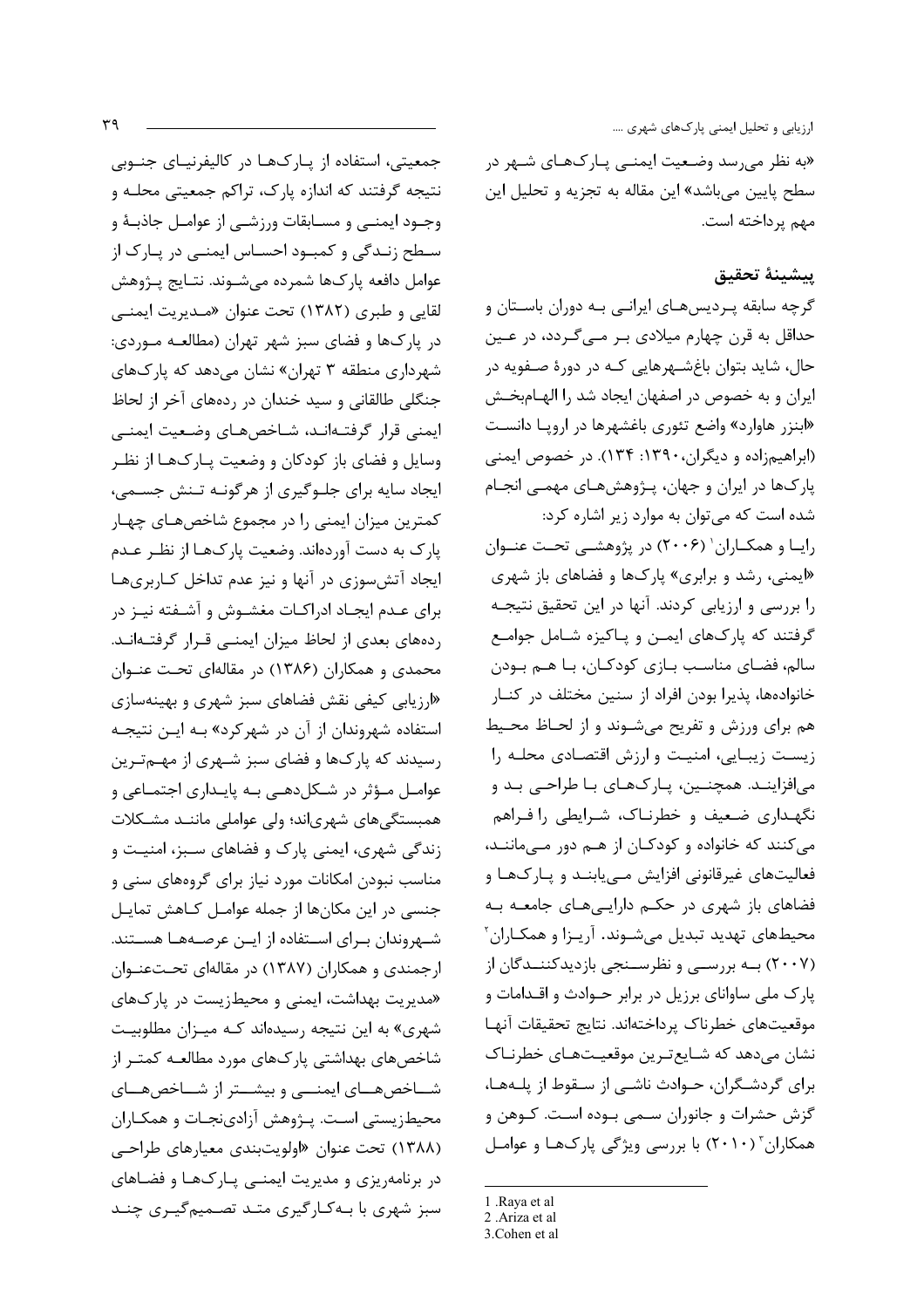معیاره» حاکی است که دستیابی بـه وضـعیت مطلـوب ایمنی در پارکها فرایندی است که از یک طرف حامل تشریک مساعی شهروندان و از طرف دیگر بـه امکانـات موجود در آنها بستگی تام دارد. دیناروندی و همکـاران (١٣٩٢) در مقالهای تحت عنـوان «مـديريت بهداشـت، ایمنی و محیطزیست در پارکهای شهری (منطقه مورد مطالعه: منطقه ۶ شهرداري تهران)» به اين نتيجه رسیدهاند که میزان رضایتمندی معیارهـای بهداشـتی یار کـهـای تحـت مطالعـه بــا ۴۸/۲ درصـد از میـزان رضایتمندی معیارهای ایمنی آنها با ۵۲/۹ درصد کمتر و از میزان رضایتمندی معیارهای محیط زیستی آنها با ۴۲/۴ درصد بیشتر است. همچنین، معیارهای وضعیت سطل زبالـه در یـارکـهـا، تابلوهـای راهنمـا و هشداردهندهٔ و دفع آبهای سطحی و فاضلاب، بـه ترتیب در سه بخش بهداشت، ایمنی و محیط زیست با ۳۶/۱۸، ۳۶/۲ و ۲۶/۷ درصد، کمترین میتزان رضایتمندی را به خـود اختصـاص دادهانـد. سـرایی و همکاران (۱۳۹۲) در مقالهای تحت عنوان «ارزیابی وضعیت ایمنی در پارکهای شـهری مطالعـه مـوردی: پارکهای ناحیهای شهر یزد» به این نتیجه رسـیدهانـد که شاخصهای ایمنـی بهداشـتی، دسترسـی فیزیکـی، ايمنـي فيزيكـي، روشـنايي، طراحـي خوانـا و احسـاس ایمنی به ترتیب دارای بیشـترین تـا کمتـرین تـاثیر در ایمنی پارکهای شـهر یـزد را دارا هسـتند. همچنـین پارکھای بزرگ شهر، هفت تیر، غدیر، شهدا، باغ ملبی و دانشجو به ترتیب در رتبههـای اول تـا ششـم از نظـر شاخصهای ایمنی مورد مطالعه قرار دارند. روستایی و همکاران (۱۳۹۳) در مقالـهای تحـت عنـوان «بررسـی تطبیقے عــدالت فضــایی در شــاخصهــای ایمنــی یارکهای شهری (مطالعه موردی: یـارک کوهسـنگی و یارک وحدت شهر مشهد)» به این نتیجه رسیدهاند کـه وضعیت ایمنی پارک وحدت نزدیک به متوسط ارزیـابی شده و شاخصهـای ایمنـی پـاک کوهسـنگی بـالاتر از متوسط هستند. شاخصهای ایمنی روشـنایی و ایمنـی بهداشتی در پارک کوهسنگی، مطلوب ارزیابی شدهانـد و در مقابل، پارک وحدت میانگینهای پایینی نسبت

جغرافیا و آمایش شهری-منطقهای، سال ششم، شماره ۱۸، بهار ۱۳۹۵

بـه ايــن شــاخصهــا داشــته اســت. نتــايج يــژوهش ابراهیمزاده و همکاران (۱۳۹۳) در مقالهای تحت عنوان «ارزیابی وضعیت ایمنــی در پــارکـهــای شــهری (نمونه موردي: پارکهاي شهر ايذه)» نشــان داد کــه از بین ۱۰ پارک موجود در ایذه (پارکهای مورد بررسے) در این پژوهش)، پارکهای لاله، شـادی، بـانو، سـلطان دينآور، شهر، شهربازي، صخرهاي، وليعصـر، بهـاران و آزادگان به ترتیب در بهترین تـا بـدترین شـرایط قـرار دا, ند.

## مباني نظري تحقيق

گسترش روزافزون شهرها در کلیه کشـورهای جهـان و از جمله در ایران، از پیامدهای غیرقابـل اجتنــاب عصـر دانـش و فنـاوري بـه شـمار مـيرود. رشـد و توسـعه شهرنشینی با گسترش کالبدی شهرها رابطـهٔ مســتقیم داشته و دوري از طبيعت و قطع رابطه انسان با محيط زیست طبیعی را موجب مهیشود (محـرمنـژاد و بهمنپور،۱۳۸۸: ۵۲۴). توسعه و گسـترش شـهرها بـه نوبه خود مسـائلي همچــون ترافيــک، سروصـدا، توليــد سرب در هوا، افـزایش کارگــاههــای صـنعتی و مـزاحم شهري به همراه آلودگي فضا، افزايش جـرم و جنايـت، ازدیاد بیرویه جمعیت شـهری، کـاهش سـطح ایمنـی اجتماعی، سلامت و رفاه شهروندان را در پی داشته است (سرایی و همکاران،۱۳۹۲: ۱۲۴). اساس تئوریها و ایدههای مرتبط بـا ایمنـی پـس از قـرن نـوزدهم بـه منظور بهبودهـاى محيطـى و اجتمـاعى و از طريــق سیاست گذاریهایی در اسکان، بهداشت، شرایط شغلی، مراقبتهای بهداشتی و مواردی از این قبیل بـه وجـود آمدنـد (Johansson et al, 2006:4). ایمنـی (بـه عنوان واژهای چند نظامی) را مصونیت در برابر حـوادث و سوانح (طبيعي و انسانساخت) معنا كرده اند و از اين دیـدگاه معتقدنـد؛ از آنجـایی کـه ایمنـی بـه گونـهای صددرصد دستيافتني نيست، بدين منظـور از واژگــاني ماننـد "ارتقـاي ايمنـي" و "سـطح پيشـرفت ايمنـي" استفاده می کنند (زیباری و دیگران، ۱۳۹۱: ۳). ایمنبی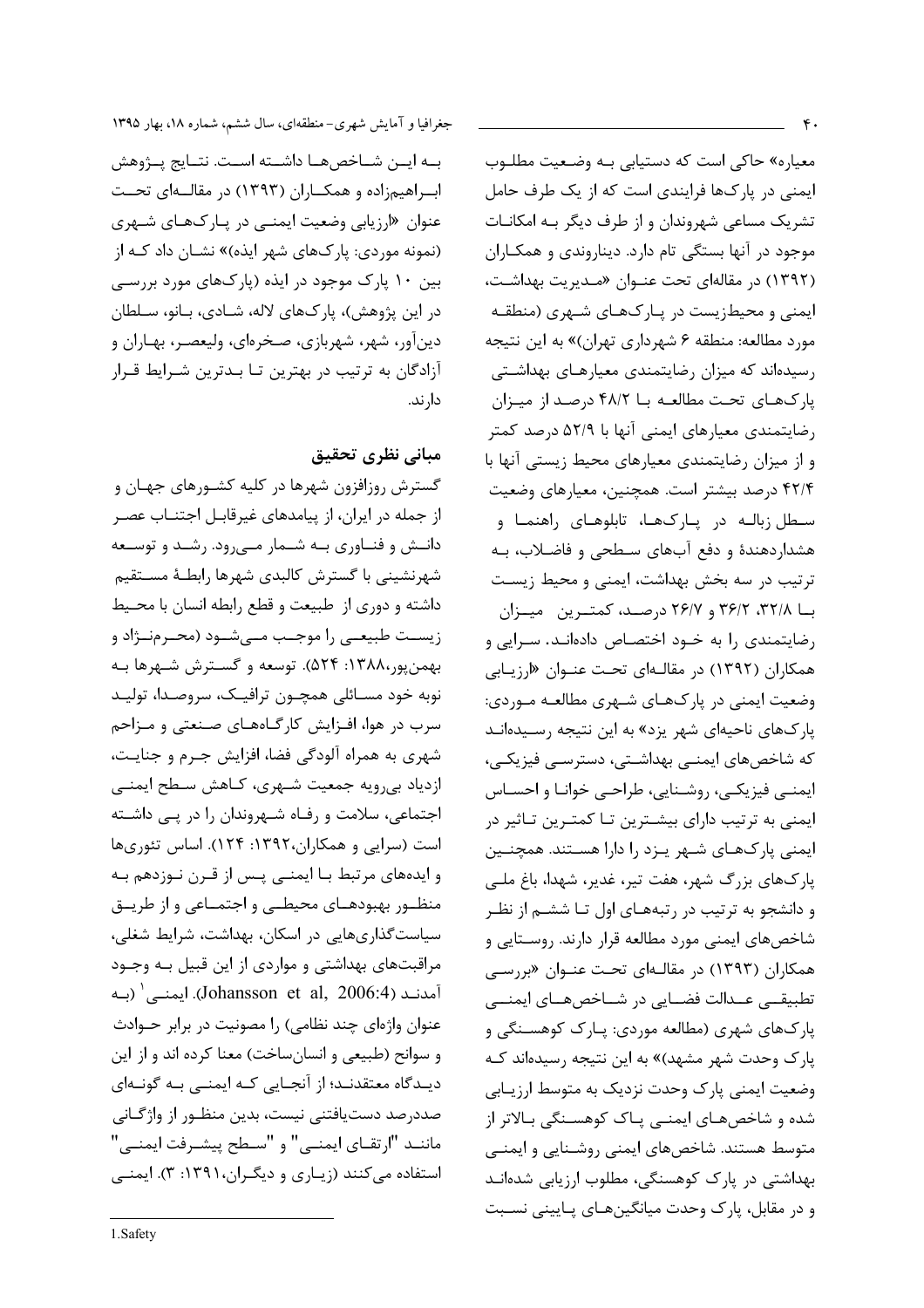قابـل; یسـت بـرای شـهروندان هسـتند (ابـراهیم;اده و حاتمي،١٣٩٣: ٣٢). به طوري كه امروزه جايگاه آنهـا از یک محیط تفریحی فراتر رفتـه و بـه عامـل مهمـی در توسعهٔ شـهری بـدل شـده اسـت. از ایـن رو، شـناخت مسائل و مشکلاتی که افزایش احتمـال وقـوع حـوادث جـاني و مـالي را بـه همـراه دارد و آگـاهي از وضـعيت پارکها از نظر این مسائل و مشکلات، مےتوانـد نقـش مهمی در کاهش حوادث ناگوار ناشی از فقـدان ایمنــی در آنها، به همراهداشتهباشد(سرایی ودیگران،۱۳۹۲: ۱۲۳). بنـابراین، در جهـت پیشـگیری و کـاهش صـدمات و خطرات ناشی از استفاده از خدمات و امکانات پارکها از جمله بریدگیهای ناشی از تیز بودن اشیاء و وسـایل موجود در پارک، ایمن سازی این دسـته از محـیطهـای عمومی کـه در برگیرنـدهٔ گـروههـای شـناور اجتمـاعی هستند، لازم و ضروري است (Howard,2005: 24). ارزیابی و تحلیل ایمنی پارکهای شهری ....

عبارتی است که دارای گسترهٔ وسیعی از مفاهیم نظری است که نشاندهنـدهٔ عوامـل عینـی و ذهنـی اسـت و استفاده مطلوب از فضای سبز شهری و یارکهـا زمـانی صورت میگیرد کـه اسـتفادهگننـدگان در ایـن فضـاها احساس آرامش و ایمنی کنند. نقش ایـن پـارک@ا در كاهش مشكلات زيستي كاملاً ملموس بوده و از جملـه مناسبترين مكـانهـا بـراي گذرانـدن اوقـات فراغـت شهروندان و انجام فعالیـتهـای فرهنگـی– اجتمـاعی، تفریحی و … نیز شمرده مے شــود؛ امــا عوامــل متعــدد ماننــد مشــكلات زنــدگی شــهری، ايمنــی، امنيــت و متناسب نبودن امكانات مورد نياز، روند استفاده از ايـن مكـانهـا را كـاهش داده اسـت؛ بنـابراين، اگـر هنگـام برنامه٫یزی برای احداث این گونه فضاها به مسائل فوق، به خصوص ايمني و امنيت آن توجـه نشـود، مـيتوانـد مشکلات زیادی را به همراه داشته باشد. استفاده مطلوب از فضاهای تفرجی پـارکھـا وقتـی بـه معنـای واقعی شکل میگیرد و کاربران فضاهای عمومی هنگامی می توانند با آرامش به اسـتفاده از زیبـایی هـای تدارک دیده شده در پارکها بپردازنـد کـه احسـاس ایمنی در آن فضا وجود داشته باشند. بر اسـاس نظریـه فارلي، فعالیتهـای فیزیکـی شـهروندانی کـه احسـاس می کنند در محیط ناامن به سر می برند، کمتر از آنهایی است که محیط خارج از منزل خود را ایمن مـیداننـد. همچنین، طبق نظریه دومینو، حادثه در صورت وجـود يكسرى فاكتورها اتفاق مىافتد كه اگـر ايـن فاكتورهـا حذف شوند، دیگر حادثهای رخ نمی دهد. این فاکتورهـا عبارتنـد از: شـرايط اجتمـاعي (مثـل مـوارد فرهنگـى، علمي، اقتصادي)، اشتباه خاص، اعمال و شـرايط نـاامن (روستایی و همکاران، ۱۳۹۳: ۱۱۷-۰۹).

به طور کلی، پارکها و فضای سـبز شـهری از اهمیـت استراتژیک و مهمی برای کیفیت زندگی در جامعـه بـه شــدت شهرنشــين شــده عصــر حاضــر برخوردارنــد. همچنین، به دلیل حمایت از سیستمهای اجتماعی شـهر و فـراهم كـردن خـدمات اكوسيسـتمى، يكـي از راه حل های مناسب جهت حل مسائل زیست محیطے و تبدیل هرچـه بیشـتر محـیط شـهری بـه محیطـی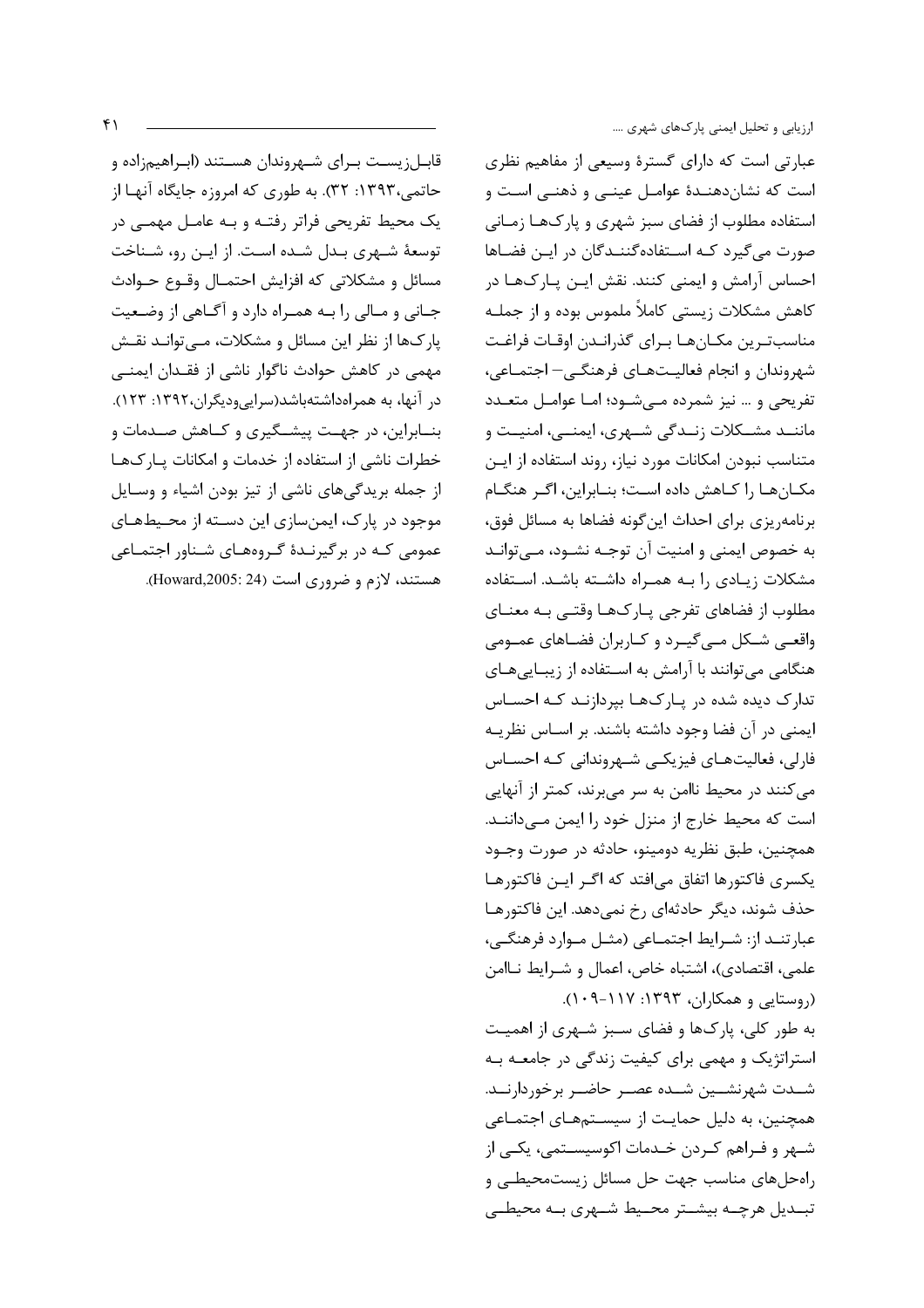

شكل ١: مدل مفهومي تحقيق منبع:: نگارندگان، ۱۳۹۳



جغرافیا و آمایش شهری-منطقهای، سال ششم، شماره ۱۸، بهار ۱۳۹۵

 $\sum$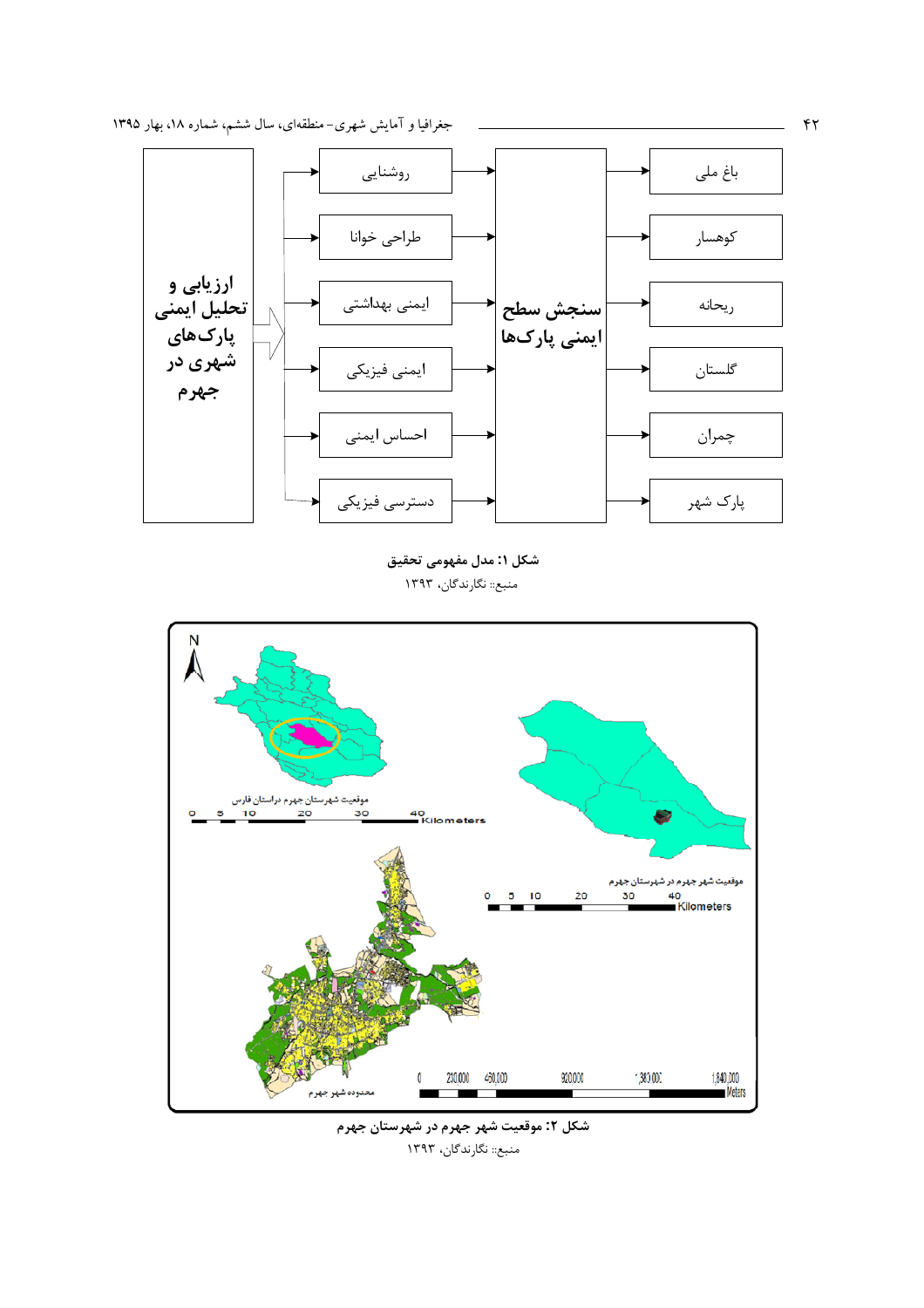تحليل يافتههاى تحقيق وضعیت ایمنی در پارکها در جدول شماره ۱، میانگین ایمنی در پارکهای مـورد مطالعه به تفکیک آورده شـده اسـت. بـر ایـن اسـاس، بالاترین میـانگین مربـوط بـه پـارک بـاغ ملـی (٣/١٣

درصد) است. سپس پارک هـای چمـران (۲/۶ درصـد)، کوهسار (۲/۵۳ درصد)، ریحانـه (۲/۴۶ درصـد)، پـارک شهر (۲/۴ درصد) و گلستان (۲/۲۶ درصد) در ردههای بعدی قرار دارند. میانگین کلبی ایمنبی در پارکهای مورد مطالعه، ۲/۵۷ درصد است.

|                         |          | ັ            | ╰<br>$\mathbf{v}$<br>$\cdot$ $\cdot$ | ى بىر           | $\cdot$<br>--   |         |          |
|-------------------------|----------|--------------|--------------------------------------|-----------------|-----------------|---------|----------|
| ميانگين                 | خیلی خوب | خوب          | متوسط                                | بد              | خیلی بد         | پار ک   |          |
| $\frac{1}{2}$           |          | ۶            | Λ                                    | ٨               | ۶               | فراواني |          |
|                         | 9/1      | ٢.           | YY/Y                                 | YY/Y            | $\mathbf{r}$ .  | در صد   | چمران    |
| $Y/\Delta Y$            | ۴        | ۴            | ۶                                    | ۶               | $\mathcal{L}$   | فراوانى |          |
|                         | 177      | 177          | $\mathsf{r}$ .                       | $\mathbf{r}$ .  | $\tau\tau/\tau$ | در صد   | كوهسار   |
| $\mathbf{r}/\mathbf{r}$ | ۴        | ٨            | ٨                                    | ٨               | ٢               | فراواني |          |
|                         | 17/T     | YY/Y         | YY/Y                                 | YY/Y            | 9/1             | در صد   | باغ ملی  |
| $Y/\mathfrak{F}$        |          | ٨            | ۶                                    | ٨               | ٨               | فراواني |          |
|                         |          | YY/Y         | $\mathsf{r}$ .                       | YY/Y            | YY/Y            | درصد    | ريحانه   |
| $\mathbf{Y}/\mathbf{F}$ |          | $\mathbf{r}$ | ١.                                   | ١.              | ۶               | فراواني |          |
|                         |          | 17/T         | $\tau\tau/\tau$                      | $\tau\tau/\tau$ | $\mathsf{r}$ .  | در صد   | پارک شهر |
| $Y/Y$ ۶                 |          | $\mathbf{r}$ | ٨                                    | ١.              | ٨               | فراواني | گلستان   |
|                         |          | 177          | $Y \mathcal{F}/Y$                    | $\tau\tau/\tau$ | YY/Y            | در صد   |          |

جدول ۱. ایمنی در پارک ها از دیدگاه پاسخ دهندگان

منبع: مطالعات میدانی نگارندگان، ١٣٩٣



شکل ۳. ایمنی در پارکها به تفکیک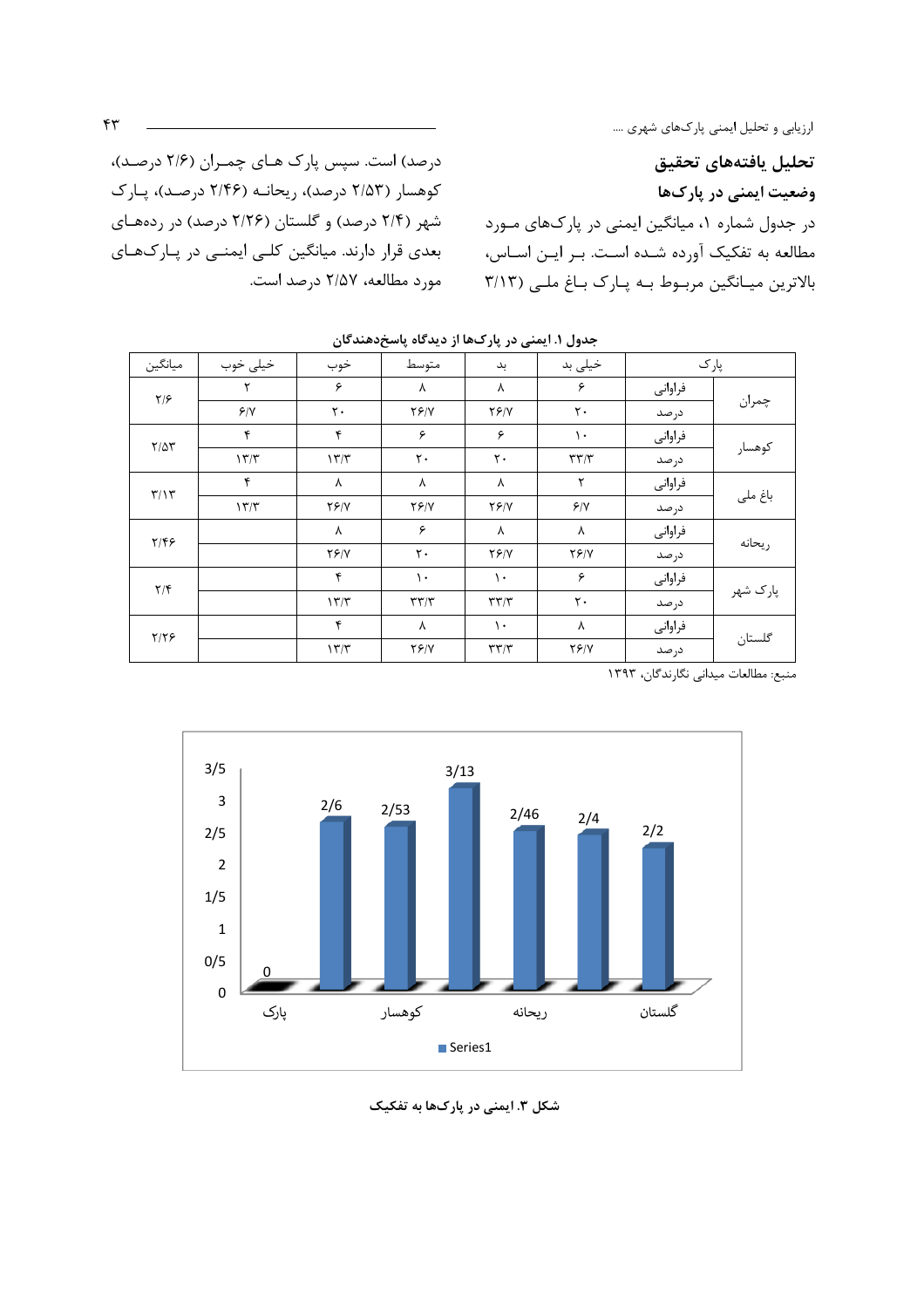مدل تحلیل عاملے،` یکی از روشهای انتخـاب متغیرهـای مناسـب بـرای تحلیل عاملی، استفاده از ماتریس همبستگی است کـه اساس تحلیل عاملی برای انتخاب متغیرها به عاملهای متفاوت استفاده از همبستگی بین متغیرهـا امـا از نـوع غیرعلی استوار است. البته آمارهای دیگری نیـز وجـود دارد که محقــق از طريــق آنهــا نيــز قــادر بــه تعيــين و تشخیص مناسب بودن دادهها برای تحلیل عاملی است. از جمله این روشها، مقدار کفایت نمونـه یـا شـاخص است که مقدار آن همواره بین ۰ و ۱ میباشد  ${\rm KMO}^{\rm r}$ (فاضلنیا و دیگران، ۱۳۹۳: ۱۰۴). برای انجـام تحلیـل عاملی رضایتبخش، باید مقـدار KMO بزرگتـر از ۰/۶ باشـد (رهنمـا و دیگـران،١٣٩١: ٧٧). همچنـین بـرای اطمینان از دادهها برای تحلیل عاملی مبنی بر این کـه ماتریس همبستگی که پایه تحلیل عامل قرار می گیـرد، در جامعه برابر صفر است یـا خیـر از آزمـون بارتلـت استفاده شده است. نتایج دو آزمـون مـذکور در جـدول شماره ٢ نشان داده شده است. همـانطور کـه مشـاهده می کنیم، با توجه به اینکه نتایج حاصل از آزمون بیشتر از ۱۶۰ است و سطح معنـاداری (۱۰۰۰) بـا احتمـال بیش از ۹۹ درصد وجـود همبسـتگی بـین متغیرهـا را تأييد مے كند.

Bartlett's 9 KMO و Bartlett's

| 195.                      | تست KMO                |            |  |
|---------------------------|------------------------|------------|--|
| ۱۹۷۵/۴                    | کای اسکوا <sub>د</sub> | تست        |  |
| ۱۵۴۰                      | درجه آزادي             | Bartlett's |  |
| $\cdot$ / $\cdot$ $\cdot$ | معنی دار ی             |            |  |

منبع: محاسبات نگارندگان، ۱۳۹۳

استخراج عوامل

در این قسمت، همبستگی بین شاخصها و عاملها بررسی و با استفاده از ماتریس همبستگی عاملهای اصلی استخراج مےشود؛ لـذا مـاتریس همبسـتگی محاسبه و نسبت به استخراج عوامـل اقـدام مـى شـود.

جغرافیا و آمایش شهری-منطقهای، سال ششم، شماره ۱۸، بهار ۱۳۹۵

برای ایجاد رابطهٔ منطقی و مناسب بین شاخصها و عوامل، شاخصهایی مورد استفاده قرار مـی5یرنـد کـه ضريب همبسـتگي آنهـا بـالاي ۵٪ باشـد (تقـوايي و شفيعي، ١٣٨٨: ۵٧). بر اين اساس، در اين مقاله، مجموع واريـانس ۶ عامـل يـاد شـده، ۸۶/۱۴۸ درصـد میباشد که بیشترین آن بـا ۳۰/۹۶۳ درصـد در عامـل اول بوده است. میران ۸۶/۱۴۸ درصد واریانس نشاندههٔ رضایتبخش بودن نتایج تحلیل عـاملی بـوده است. نتایج جدول ۳ نشان می دهد که در این تحلیل، اولین عامل بـه تنهـایی ۳۰/۹۶۳ درصـد از واریـانس را توضیح مےدهـد و عامـل دوم ۱۷/۱۲۸، عامـل سـوم ۰۱۶/۰۸۷ عامل چهارم ۱۵/۷۳۱، عامل پنجم ۳/۵۲۸ و عامل ششم ٢/٧١١ درصد واریانس را محاسبه می کنند.

جدول ٣. استخراج عاملهای نهایی تحلیل دادهها

| عامل | مقدار<br>ويژه             | درصد<br>واريانس | در صد<br>واريانس<br>تجمعى |
|------|---------------------------|-----------------|---------------------------|
|      | ۲۳۳۹ (                    | ۳۰/۹۶۳          | ۳۰/۹۶۳                    |
| ٢    | 9/595                     | ۱۷/۱۲۸          | $f \wedge / \cdot 97$     |
| ٣    | 9/4.9                     | 18/11           | 55/19 <sub>A</sub>        |
| ۴    | $\lambda/\lambda \cdot 9$ | ۱۵/۷۳۱          | Y9/9.9                    |
| ۵    | 1/978                     | <b>MATA</b>     | <b>AT/FTV</b>             |
| ۶    | ۱/۵۱۸                     | ۲/۷۱۱           | <b>ASISKA</b>             |

منبع: مطالعات میدانی نگارندگان، ۱۳۹۳

### نامگذاری عامل ها

با توجه به محتوا و ماهیت شاخصهای مورد مطالعه در هر عامـل، آن عوامـل نامگـذاري مـيشـوند (تقـوايي و شفیعی، ۱۳۸۸: ۶۷)؛ کـه در ذیـل بـه آنهـا پرداختـه مے شود.

عامل اول: طراحي خوانا

بر اساس دادههای جدول ۴، مقـدار ویـژهٔ آیـن عامـل ١٧/٣٣٩ میباشد که بـه تنهـایی قـادر اسـت ٣٠/٩۶٣ درصد واریانس ٔ را محاسـبه و توضـیح دهـد. بـه بیـان دیگر، ۳۰/۹۶۳ درصد ایمنی پارکھای شـهری مربـوط

<sup>1 .</sup>Factor Analysis Model

<sup>2 .</sup>Kaiser Meyer Olkin

<sup>3 .</sup>Eigin value

<sup>4.</sup>Pct of Var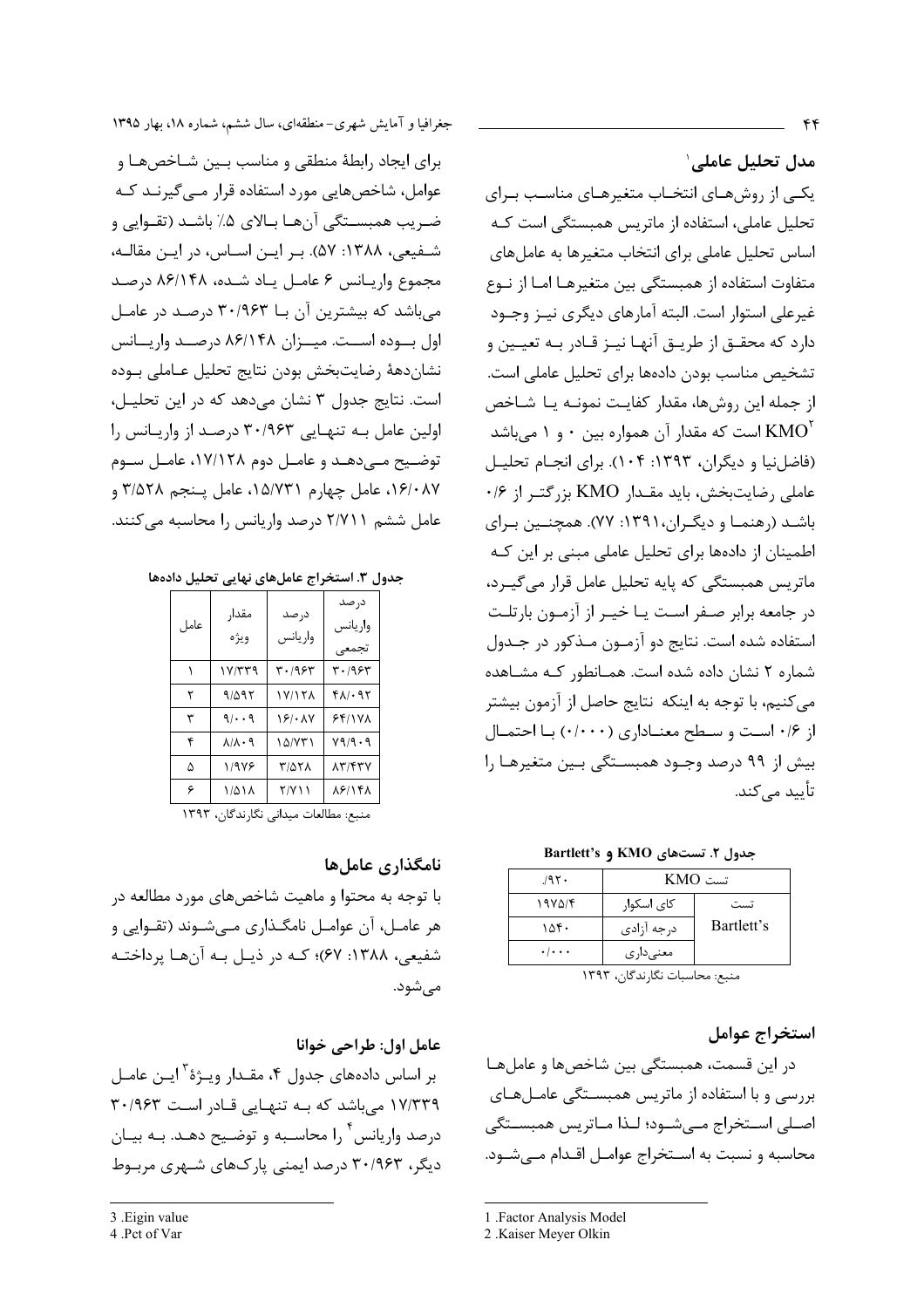به طراحی خوانـا اسـت. جـنس مناسـب مصـالح كـف، وضعیت پارک از نظر طراحی و سیستم گردش صحیح يياده، وضعيت قابـل رؤيـت بـودن تابلوهـاي راهنمـا و هشدار دهندهٔ پارک در روز و شب، وضعیت لبه فضای يارک تـا بازديدکننـدگان بتواننـد جلـو و اطرافشـان را ببینند و توسط دیگران دیده شـوند، اسـتقرار مناسـب تجهيزات ايمنى، طراحى مناسب فضاى مناسب كنـار آبخوریها و ارتفـاع آنهـا جهـت دسترسـی افـراد بـه خصوص کودکـان و معلـولان و ویژگـی پـارک از نظـر

ویژگی خـاص حرکـت و تـاثیر آن در هنگـام عبـور، از جمله متغیرهای تشکیل دهندهٔ این عامل هستند که بنـابر تعـداد شـاخص و مقـدار همبسـتگی بـه ترتیـب اولويـت بـه عنـوان عامـل اول شـناخته شـده اسـت. بے توجھے بے اپن موارد در پارکھا و ھمچنین بي توجهي در ايجاد و رعايت ملاحظات طراحي در ايـن مكانها باعث استفاده غيرمـوثر شـهروندان، افـزايش هزينهها و عدم مطلوبيتونهايتاً باعث ناامني خواهد شد.

|  | جدول ۴. شاخصهای عامل اول |  |
|--|--------------------------|--|
|--|--------------------------|--|

| همبستگے ِ        | متغير                                                                                         | , ديف |
|------------------|-----------------------------------------------------------------------------------------------|-------|
| 19.7             | جنس مناسب مصالح كف                                                                            |       |
| <b>APAL</b>      | وضعیت پارک از نظر طراحی و سیستم گردش صحیح پیاده                                               |       |
| $J\Lambda$ ۳ $V$ | وضعیت قابل رؤیت بودن تابلوهای راهنما و هشدار دهندهٔ پارک در روز و شب                          |       |
| $1/\lambda T$    | وضعیت لبه فضای پارک تا بازدیدکنندگان بتوانند جلو و اطرافشان را ببینند و توسط دیگران دیده شوند |       |
| JAT              | استقرار مناسب تجهيزات ايمنى                                                                   | ۵     |
| /۷۷۹             | طراحی مناسب فضای مناسب کنار آبخوریها و ارتفاع آنها جهت دسترسی افراد به خصوص کودکان و معلولان  | ۶     |
| ۷۶۵.             | ویژگی پارک از نظر ویژگی خاص حرکت و تاثیر آن در هنگام عبور                                     |       |

منبع: محاسبات بر مبناى يافتههاى مطالعات ميدانى نگارندگان، ١٣٩٣

#### عامل دوم: ایمنی بهداشتی

سـنجش ويبايش مـداوم وتـلاش بـه منظـور بهبـود وضعیت ایمنی بهداشتی مکانها و فضاهای تفریحی در محیطهای شـهری از جملـه عـواملی اسـت کـه در تجربههای جهانی برای بهبود کیفیت مکانهای شهری و سلامت عمومی استفاده می شده است (دینارونـدی و دیگران، ۱۳۹۲: ۷۹). بر اساس جدول ۵، در ایـن عامـل ۱۴ شاخص شامل داشتن آب آشامیدنی سالم، داشـتن تعداد كافي آبخوري، تهيه اغذيه سالم، رعايت نمــودن اصول بهداشتی در سرویسدهے مـواد غـذایی توسـط كاركنان بوفه يا رستوران، وجود تعـداد كـافي سـرويس بهداشــتي، وجــود تجهيــزات مناســب در ســرويس بهداشــتي، وجــود تعــداد كــافي ســرويس بهداشــتي مخصوص معلـولين، وجـود تعـداد كـافي سـطل زبالـه، وجود سطلهای زباله دربدار و کیسـهدار، جمـع آوری صحيح و انتقال سريع زبالـه در ايـام مختلـف، مراقبـت جهـت جلــوگيري از آلــوده شــدن مــواد خــوراكي و

آشــــامیدنی موجــــود در پــــارک، نظافـــت مســــتمر سرويسهاي بهداشتي، نظافت مستمر بوفه يا رسـتوران یارک و نظافت مستمر مسیرها و محدودههای تفریحے از متغیرهای تشکیل دهندهٔ ایـن عامـل هســتند. مقــدار ويژه اين عامل (ايمني بهداشتي)، ٩/۵٩٢ است و بـه تنهایی ۱۷/۱۲۸ درصد از واریانس کل را محاسبه و توضیح و تفسیر مے کند.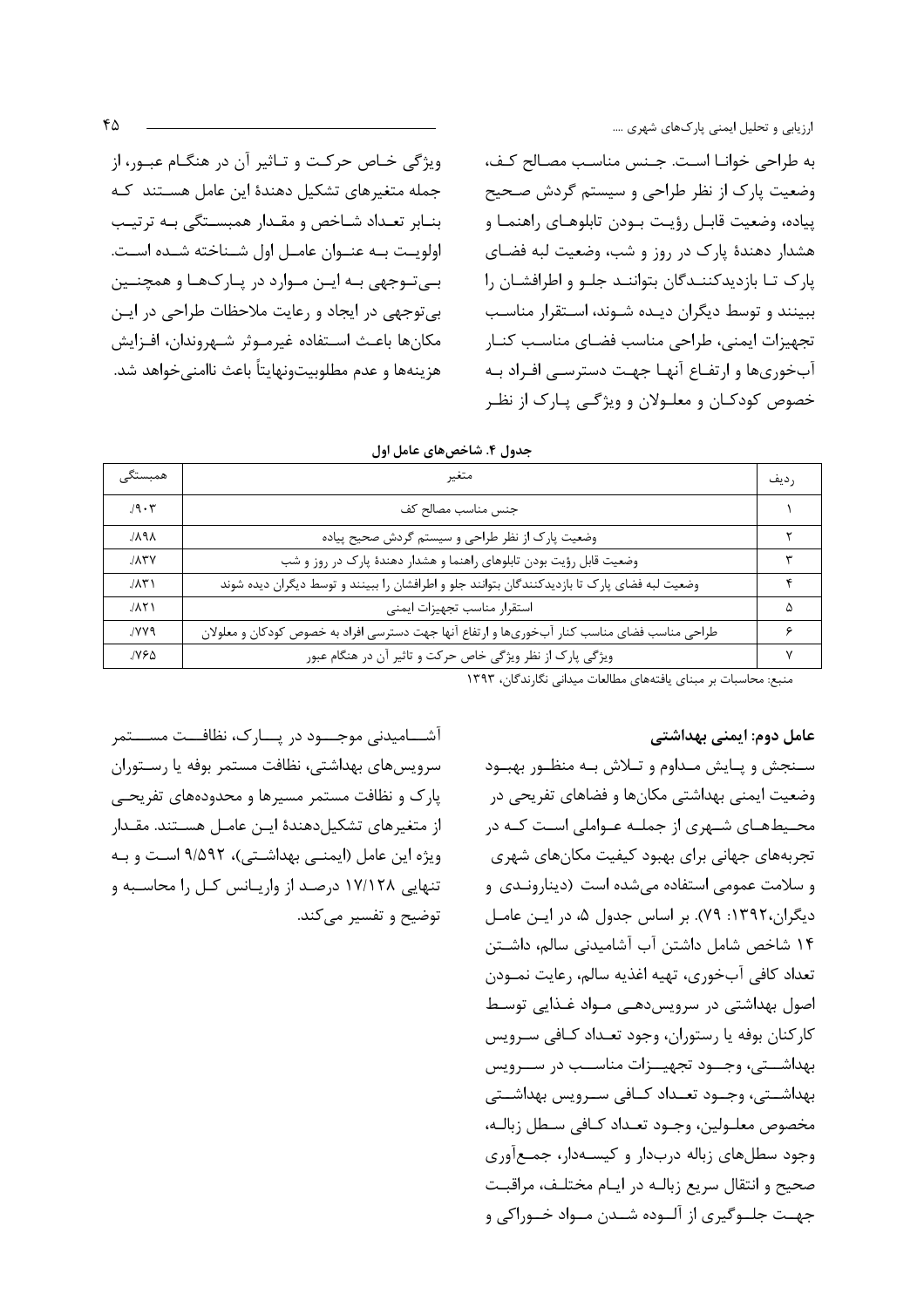| همبستگے،                       | متغير                                                                        | , ديف    |
|--------------------------------|------------------------------------------------------------------------------|----------|
| 1499                           | داشتن آب آشامیدنی سالم                                                       |          |
| 100.                           | داشتن تعداد كافي آبخوري                                                      |          |
| $1/\Upsilon \setminus \Lambda$ | تهيه اغذيه سالم                                                              | ٣        |
| 1517                           | رعایت نمودن اصول بهداشتی در سرویسدهی مواد غذایی توسط کارکنان بوفه یا رستوران | ۴        |
| 1779                           | وجود تعداد كافي سرويس بهداشتي                                                | Δ        |
| 151                            | وجود تعداد كافي سطل زباله                                                    | ۶        |
| $JY\Lambda Y$                  | وجود سطلهای زباله دربدار و کیسهدار                                           | ۷        |
| ۷۵۴.                           | جمعأوري صحيح وانتقال سريع زباله در ايام مختلف                                | ٨        |
| $JY \wedge \Delta$             | مراقبت جهت جلوگیری از آلوده شدن مواد خوراکی و آشامیدنی موجود در پارک         | ٩        |
| $JY \setminus Y$               | نظافت مستمر سرويسهاى بهداشتى                                                 | ١.       |
| 1885                           | نظافت مستمر بوفه یا رستوران پارک                                             | ۱۱       |
| ٦۶۵۶                           | نظافت مستمر مسيرها و محدودههاى تفريحى                                        | ۱۲       |
| 1595                           | وجود تجهيزات مناسب در سرويس بهداشتي                                          | $\gamma$ |
| 1017                           | وجود تعداد كافي سرويس بهداشتي مخصوص معلولين                                  | ۱۴       |

جدول ۵. شاخصهای عامل دوم

منبع: محاسبات بر مبنای یافتههای مطالعات میدانی نگارندگان، ۱۳۹۳

#### عامل سوم: دسترسی فیزیکی

بر طبق جدول ۶، مقدار ویژهٔ این عامل، ۹/۰۰۹ است کـه ۱۶/۰۸۷ درصد از واریانس را محاسبه و تفسیر می نمایـد. به بیان دیگر، ۱۶/۰۸۷ درصد ایمنی پارکهای شهری بـه دسترسی فیزیکی آنها بر می گردد. متغیرهایی که در ایـن عامل جای گرفتهاند؛ عبارتند از: امکان عبور صندلی چرخ دار (حداقل عرض موردنیاز ۱۲۰ سانتی متر)، امکـان تردد ماشینهای امدادی و دیگر ماشینآلات موردنیـاز در پارک (حداقل عرض مورد نیاز ۲ متر)، وضعیت پـارک از نظر دسترسی آسان معلولین و کودکان به نقاط مختلـف، وضعیت ورودی، راهها و محدودههـای تفریحـی پـارک از نظر فقدان موانع حركتي، نبود چاه يا حفـره بـاز، فقـدان میلههای فلزی یا زنجیر در ورودی پارک، وضعیت پـارک

از نظر تناسب خطوط عابرین پیاده و پارکینگ@ا، فقـدان یلههای فراوان، نبود عملیات عمرانی ناتمام و نبود اشـیای اضافی. این در حالی است که ایمنـی از نیازهـای اساسـی یارک ها بوده و کمبود آن باعث آسیبپذیری شـهروندان می شود. یکی از نکات مهمی که در دسترسی فیزیکی بـه پارکھا باید مورد توجه قرار گیرد، این است کـه یکـی از مهمترین مشکلات پارک&ای شهری کشور و به خصـوص در جهـرم، نامناسـب بـودن فضـاهاى آنهـا در ارتبـاط بـا اشخاص دارای معلولیت است که این مهم در هر دو مورد كالبدى و رفتـارى قابـل ملاحظـه اسـت. بـه طـور كلـي، یارکھا باید طوری ساخته شـوند کـه بـرای تمـام اقشـار جامعه با ساختار سنی و جنسی مختلف به راحتبی قابل دسترسے باشند.

| همبستگے <sub>،</sub> | متغير                                                                                    | , ديف |
|----------------------|------------------------------------------------------------------------------------------|-------|
| 15.1                 | امکان عبور صندلی چرخدار (حداقل عرض موردنیاز ۱۲۰ سانتی متر)                               |       |
| 1057                 | امکان تردد ماشینهای امدادی و دیگر ماشینآلات موردنیاز در پارک (حداقل عرض مورد نیاز ۲ متر) |       |
| ۱۴۶۸.                | وضعیت پارک از نظر دسترسی آسان معلولین و کودکان به نقاط مختلف                             |       |
| ۸۴۶).                | وضعیت ورودی، رامها و محدودههای تفریحی پارک از نظر فقدان موانع حرکتی                      |       |
| ۴۳۳.                 | نبود چاه يا حفره باز                                                                     | ۵     |
| ۶۴۲.                 | فقدان میلههای فلزی یا زنجیر در ورودی پارک                                                | ۶     |
| ۴۴۹.                 | نبود اشياى اضافى                                                                         | ۷     |
| ۱۴۷۵.                | فقدان يلههاى فراوان                                                                      |       |
| 1519                 | نبود عملیات عمرانی ناتمام                                                                |       |
| ۱۵۶۵.                | وضعیت پارک از نظر تناسب خطوط عابرین پیاده و پارکینگها                                    | ۱۰    |

جدول ۶. شاخصهای عامل سوم

منبع: محاسبات بر مبنای یافتههای مطالعات میدانی نگارندگان، ۱۳۹۳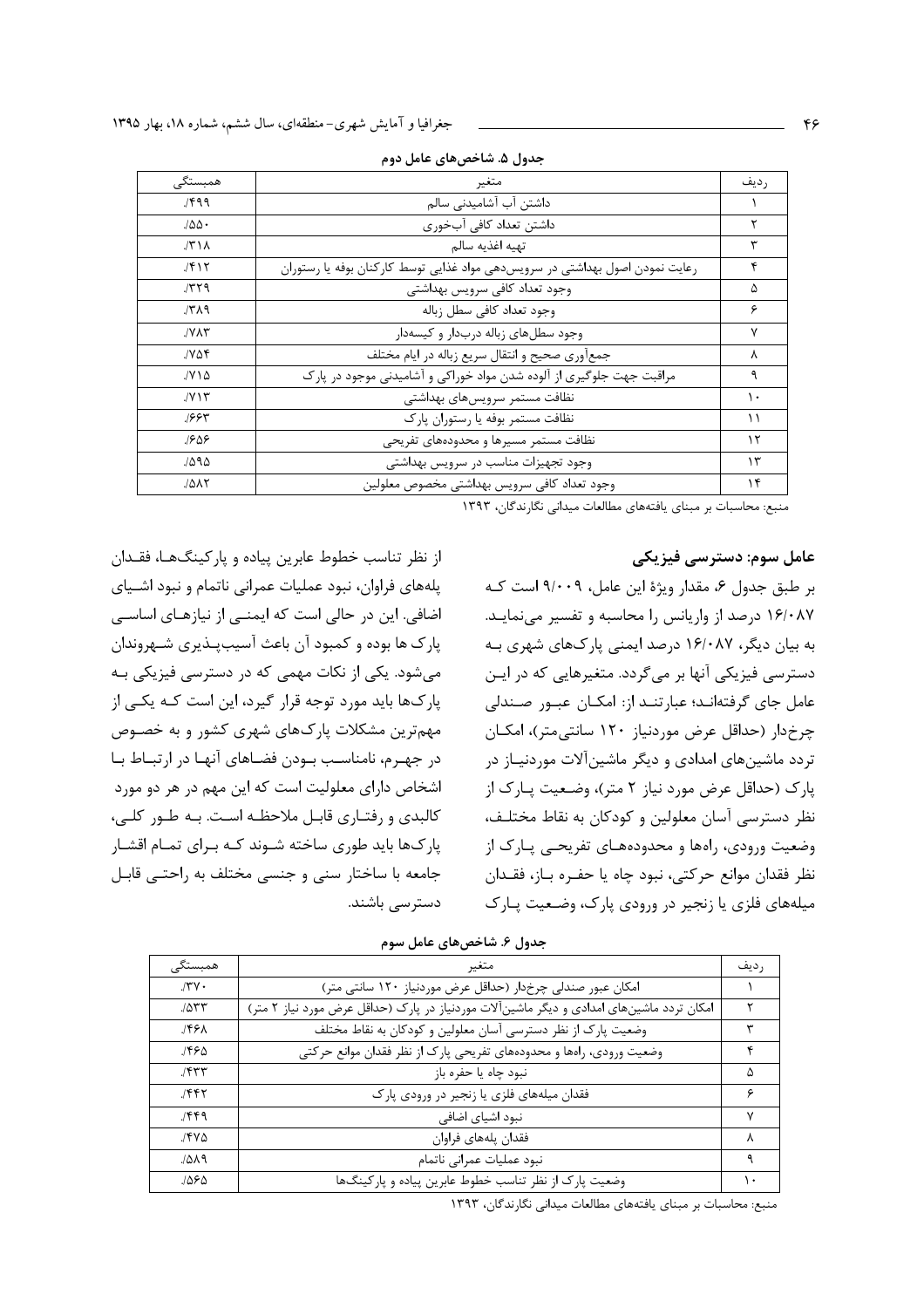عامل چهارم: روشنایی درصد واریانس مقدار ویـژه ایـن عامـل ۸/۸۰۹ اسـت و نشان میدهد این عامل در مجمـوع ۱۵/۷۳۱ درصـد از واریانس کل متغیرهای تحت بررسی را تبیین می کنـد. متغیرهایی که در این عامل بارگذاری شـدهانـد، بـدین شرح است: وضعيت روشـنايي لامـپهـا و تعـويض بـه موقع لاميهاى سـوخته، سـيم بـرق بـدون ملاحظـات ایمنی در دسترس افـراد، بسـته بـودن درب پایـههـای روشـنایی یـا تابلوهـای بـرق، داشـتن برچسـب خطـر برق گرفتگی، داشتن دریوش عایق در تأسیسـات برقــی،

فقـدان پایـههـای روشـنایی خـارج از سـرویس و یـا لامپهای سوخته، مکان مناسب پایـههـای روشـنایی، تعداد مناسب پایههای کوتاه و بلند روشنایی، وجود نور مناسب در محل تجهیزات (جدول شماره ۷). توجه بـه عامـل روشــنايي پــارکـهــا در شــهر جهــرم بــويژه در پارکهای بزرگ و مهم این شهر، باعث بالا رفتن میزان ایمنی و به تبع آن بالا رفتن رضایتمندی شهروندان در استفاده از این یارک% می شود.

| همبستگے، | متغير                                                  | , ديف |
|----------|--------------------------------------------------------|-------|
| 1559     | وجود نور مناسب در محل تجهيزات                          |       |
| 1059     | تعداد مناسب پایههای کوتاه و بلند روشنایی               |       |
| ۱۵۶۵.    | مکان مناسب پایههای روشنایی                             | ٣     |
| ۱۶۳۶     | فقدان پایههای روشنایی خارج از سرویس و یا لامپهای سوخته | ۴     |
| $J$ ۶۳۸  | داشتن درپوش عایق در تأسیسات برقی                       | ۵     |
| 156٨.    | داشتن برچسب خطر برق گرفتگى                             | ۶     |
| 7۵۵۳.    | بسته بودن درب پایههای روشنایی یا تابلوهای برق          | ٧     |
| ۷۵۵/     | سیم برق بدون ملاحظات ایمنی در دسترس افراد              | ٨     |
| 151      | وضعیت روشنایی لامپها و تعویض به موقع لامپهای سوخته     |       |
|          | ا القاطعة القطاعية الصائحة الصحيفة المتحدثة المتحدثة   |       |

| جدول ۷. شاخصهای عامل چهارم |  |  |  |
|----------------------------|--|--|--|
|----------------------------|--|--|--|

منبع: محاسبات بر مبنای یافتههای مطالعات میدانی نگارندگان، ۱۳۹۳

#### عامل ينجم: احساس ايمنى

مقدار ویژه این عامل، ۱/۹۷۶ است که ۳/۵۲۸ درصد از واریانس کل را محاسبه و تفسیر کرده است. در این عامل ۶ شاخص بارگذاری شده شامل: وضعیت پارک از نظر كاهش اثرات سوء صداهاى ناهنجار، وضعيت يارك از نظر عدم تداخل كـاربرىهـا و عـدم ايجـاد ادراكـات مغشوش، وضعيت پـارک از نظـر ايجـاد سـايه جهـت جلـوگیری از هرگونــه تــنش جســمی، وضـعیت تــأثیر طیفهای مختلف گروههای سنی و در نظر گرفته شدن نیازهای آنان، کنترل مداوم نگهبـانهـا و عـدم حضـور افراد ناباب اجتماعی و معتادان است (جدول شماره ۸). يارك&ا از يک طرف همـواره محـل تجمـع معتـادان و افراد ناباب اجتماعی بوده و از طرف دیگـر، گـروههـای مختلف سنی در آنها حضور می یابند و اینها ایمنی آنهـا

را با خطر روبه رو می سـازد. بهتـرین یـارکـهـا آنهـایی هستند که به مقوله ایمنی به عنوان عاملی مهم و مـؤثر در جذابیت یارکها توجه می نمایند، امنیت اجتماعی را برای مـراجعین تـامین و مقولـه وندالیسـم` را در ایـن مکــانهــای عمــومی کنتــرل مــی کننــد (محمــدی و دیگران،۱۳۸۶: ۹۹).

 $Y$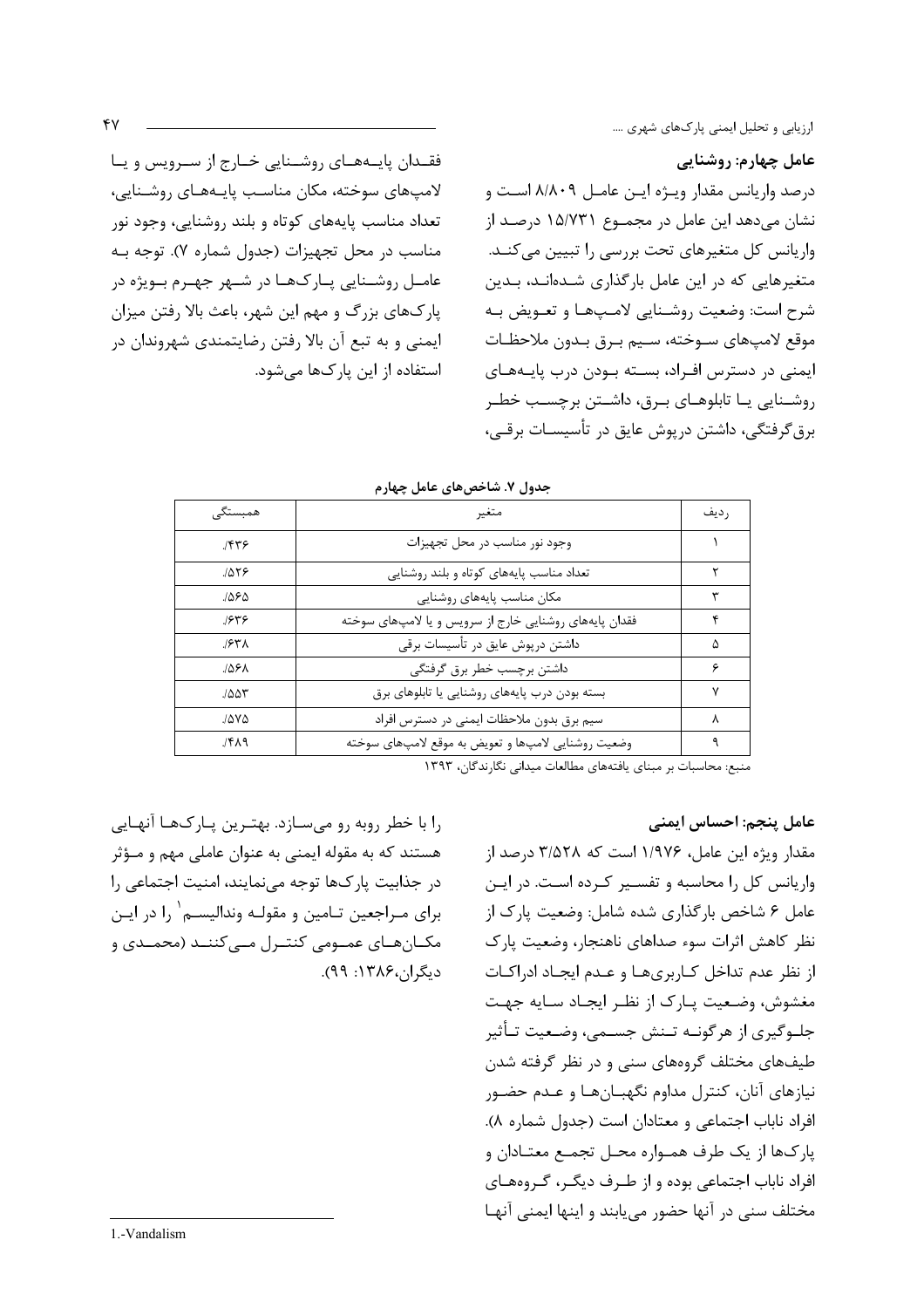| همبستگے <sub>،</sub>       | متغير                                                                | د ىف |
|----------------------------|----------------------------------------------------------------------|------|
| $J\mathbf{Y} \cdot \Delta$ | وضعیت پارک از نظر کاهش اثرات سوء صداهای ناهنجار                      |      |
| 10.9                       | وضعیت پارک از نظر عدم تداخل کاربریها و عدم ایجاد ادراکات مغشوش       |      |
| $\Lambda \cdot \Lambda$    | وضعیت پارک از نظر ایجاد سایه جهت جلوگیری از هرگونه تنش جسمی          |      |
| $-754$                     | وضعیت تاثیر طیفهای مختلف گروههای سنی و در نظر گرفته شدن نیازهای آنان |      |
| 1551                       | کنترل مداوم نگهبانها                                                 |      |
| 1557                       | عدم حضور افراد ناباب اجتماعی و معتادان                               |      |

جدول ٨. شاخصهای عامل پنجم

منبع: محاسبات بر مبنای یافتههای مطالعات میدانی نگارندگان، ۱۳۹۳

ایمنی افراد، فقدان سیم برق یا لامپ در آبنما بدون کنترل ایمنی و داشتن تابلوهای راهنما به تعداد کافی در مکانهای ضروری. همانگونه که در جدول ۹ نیز مشخص است، مقدار ویژهٔ این عامل، ۱/۵۱۸ است که ۲/۷۱۱ درصد از واریانس را محاسبه و تفسیر می نماید.

عامل ششم: ایمنی فیزیکی متغیرهای که در عامل ششم قرار گرفتهاند؛ عبارتند از: وجود تلفن عمومی در نزدیکی پارک، وجود جعبه کمکهای اولیه، وجود کپسول اطفای حریق، ترمیم و نگهداری مستمر از امکانات ایمنی، نبود زایده اضافی و لبههای تیز و برنده در وسایل پارک، وجود میز و نیمکتهایی با ساختار و اندازهٔ استاندارد و متناسب با

| جدول ۹. شاخصهای عامل ششم |  |  |  |  |  |  |  |
|--------------------------|--|--|--|--|--|--|--|
|--------------------------|--|--|--|--|--|--|--|

| همبستگے <sub>،</sub> | متغير                                                                     | , ديف |
|----------------------|---------------------------------------------------------------------------|-------|
| ۶۵۲.                 | وجود تلفن عمومی در نزدیکی پارک                                            |       |
| 1577                 | وجود جعبه كمكـهاى اوليه                                                   |       |
| ۸۸۱.                 | وجود کیسول اطفای حریق                                                     | ٣     |
| ۶۶۹.                 | ترمیم و نگهداری مستمر از امکانات ایمنی                                    | ۴     |
| 178V                 | نبود زایده اضافی و لبههای تیز و برنده در وسایل پارک                       | Δ     |
| $-J\Upsilon V$       | وجود میز و نیمکتهایی با ساختار و اندازه استاندارد و متناسب با ایمنی افراد | ۶     |
| $-1798$              | فقدان سيم برق يا لامپ در آبنما بدون كنترل ايمنى                           | v     |
| 11A9                 | داشتن تابلوهای راهنما به تعداد کافی در مکانهای ضروری                      |       |

منبع: محاسبات بر مبنای یافتههای مطالعات میدانی نگارندگان، ۱۳۹۳



شکل ۴. مدل تحلیلی اثرات عاملها بر ایمنی پارکهای شهری همراه با سهم درصد هر کدام از عوامل تهیه و ترسیم: نگارندگان، ۱۳۹۳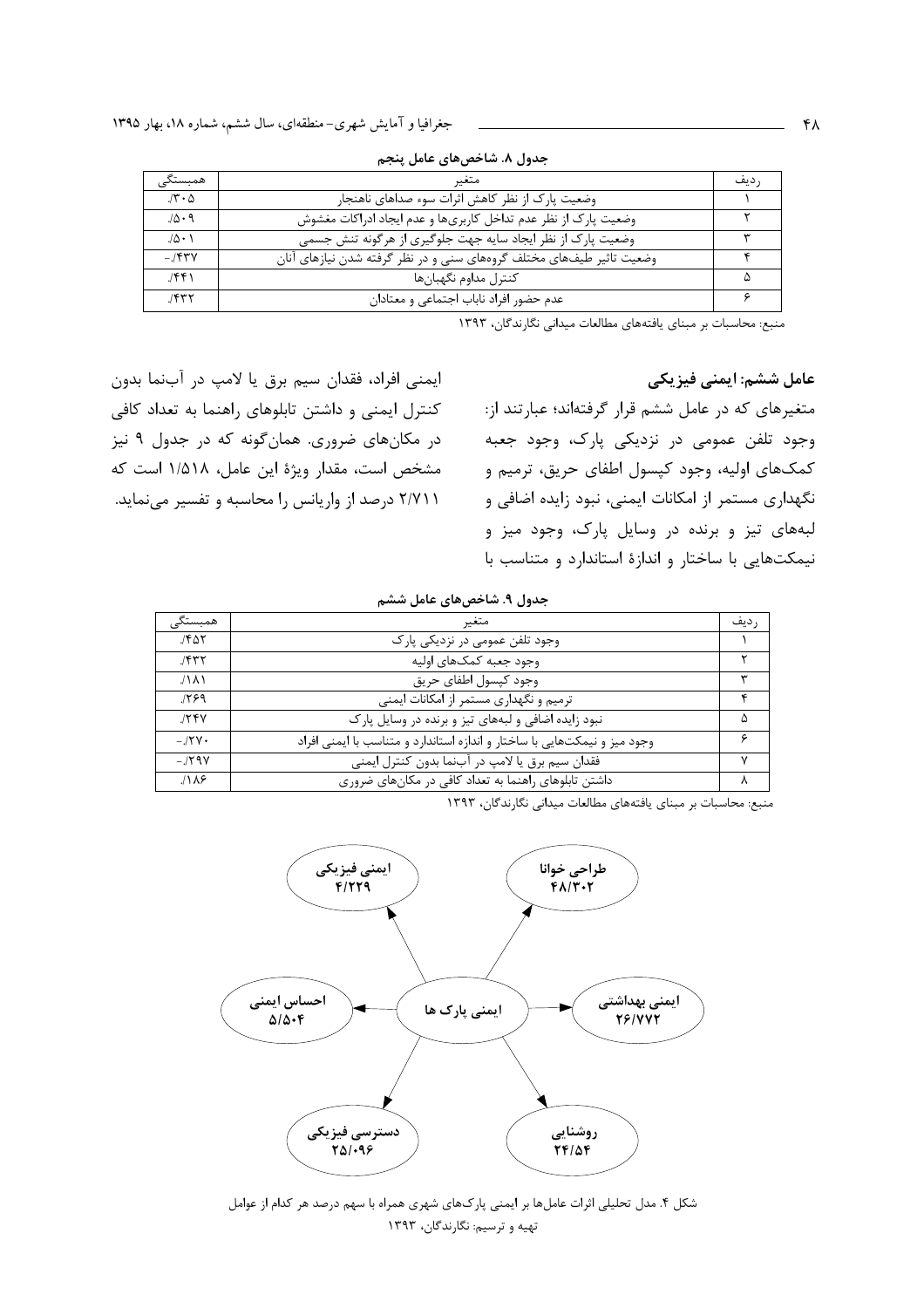مشاهدات از میانگین در سطح اطمینان ۹۵٪ ارائه شده است. نتايج آزمون تي نشان ميدهـد، ميـانگين سـطح ایمنی در پارکها از عدد متوسط نظری (یعنی عدد ۳) کمتر است و با توجه به سطح معنـیداری کـه از ۰/۰۵ کمتر مے باشد، فرضیه تأیید مے شود.

|          | 95% Confidence Interval of<br>the Difference | Test Value = $3$                    |                   |    |                                         |          |
|----------|----------------------------------------------|-------------------------------------|-------------------|----|-----------------------------------------|----------|
| Upper    | Lower                                        | Mean Difference                     | Sig. (2-tailed)   | Df | T                                       | پارک     |
| $-11199$ | $-1$ $V_{\Lambda}$ ۶۳                        | $-755$                              | 1.57              | ۲۹ | $-1/\Delta \cdot \Delta$                | چمران    |
| $-1.5A.$ | $-1/\cdot \cdot 1$                           | $-J$ ۴۶۶۷                           | 1.50              | ۲۹ | $-1/\gamma\lambda\Delta$                | كوهسار   |
| 15819    | $J\mathbf{r} \cdot \mathbf{r} \mathbf{r}$    | $J\Upsilon\Upsilon\Upsilon\Upsilon$ | 1.59              | ٢٩ | ۱۶۲۶                                    | باغ ملی  |
| $-1.9VV$ | $-199A9$                                     | $-./\Delta T T T$                   | $J \cdot \Lambda$ | ۲۹ | $-\frac{1}{2}$                          | ريحانه   |
| $-7577$  | $-19918$                                     | $-19$                               | $1 \cdot \cdot 7$ | ۲۹ | $-\mathbf{r}/\mathbf{r}$ 9 $\mathbf{r}$ | پارک شهر |
| $-.7088$ | $-1/115$                                     | $-1$ $V$ $V$ $V$ $V$ $V$            | $\frac{1}{2}$     | ۲۹ | $-\mathcal{r}/9$ ۵۸                     | گلستان   |

جدول ١٠. آزمون One-Sample Test سطح ايمنى ياركها

منبع: محاسبات بر مبنای یافتههای مطالعات میدانی نگارندگان، ۱۳۹۳

نتیجهگیری و راهکارها

در ايــن مقالــه بــه ارزيــابي و تحليــل وضـعيت ايمنــي پارکهای شهری در جهرم پرداخته شد. نتـایج حـاکی است که میانگین کل ایمنی در یارکهای مورد مطالعه ٢/٥٧ درصد است. بالاترین میانگین ایمنی مربوط بـه پارک باغ ملي (٣/١٣ درصد) و پس از آن پارکهاي چمران (۲/۶ درصد)، کوهسـار (۲/۵۳ درصـد)، ريحانـه (۲/۴۶ درصد)، یارک شـهر (۲/۴ درصـد) و گلسـتان (۲/۲۶ درصد) در ردههای بعدی قرار دارند. نتایج آزمون تي نشــان مــي٥هــد ميــانگين ســطح ايمنــي در یارک&ای مورد مطالعه از عدد متوسط نظـری (یعنـی عدد ۳) کمتر میباشد و با توجه بـه سـطح معنـیداری كه از ۰/۰۵ كمتر است، فرضيه تأييد مي شود. همچنين به منظور تحلیل وضعیت ایمنی پـارک@عای شـهری، از روش تحليـل عـاملي- اكتشـافي اسـتفاده شـد. بـدين ترتيب كه نتيجـهٔ حاصـل در ايـن تحقيـق، تقليـل ۵۴ متغيـر اوليــه بــه ۶ عامــل برتــر از طريــق چــرخش واریماکس بوده است. شاخصهای بارگذاری شده در

هر عامل که بالای ۰/۵ هستند، یک عامل را تشکیل می دهند و شاخصهایی که امکان تجمـع بـا ایـنهـا را ندارند، عامل دیگری را تشکیل مے،دهنـد؛ بنـابراین، مجموع واريـانس ۶ عامـل يـاد شـده، ۸۶/۱۴ درصـد می باشد که بیشترین آن با ۳۰/۹۶ درصد در عامـل اول بوده است. میزان ۸۶/۱۴ درصد واریـانس نشـاندهنـدهٔ رضايت بخش بودن نتـايج تحليـل عـاملي بـوده اسـت. مقدار ویژه و درصد واریانس (به ترتیب) عامل دوم ۹/۵۹۲ و ۱۷/۱۲۸ درصــد، عامـــل ســـوم، ۹/۰۰۹ و ۱۶/۰۸۷ درصـد، عامــل چهــارم ۸/۸۰۹ و ۱۵/۷۳۱ درصد، عامـل پـنجم ۱/۹۷۶ و ۳/۵۲۸ درصـد و عامـل ششم ۱/۵۱۸ و ۲/۷۱۱ درصد است. بنابراین، برای ارتقای ایمنی در پارکهای مورد مطالعه، راهکارهای ذیل ضروری به نظر میرسند: - تکمیل عملیات عمرانی، وجود نگهبـان و نـورپردازی آخر پارک در پارک شهر - بسته شدن راه ورودی ماشینها بـه پـارک و نصـب تابلوها در پارک کوهسار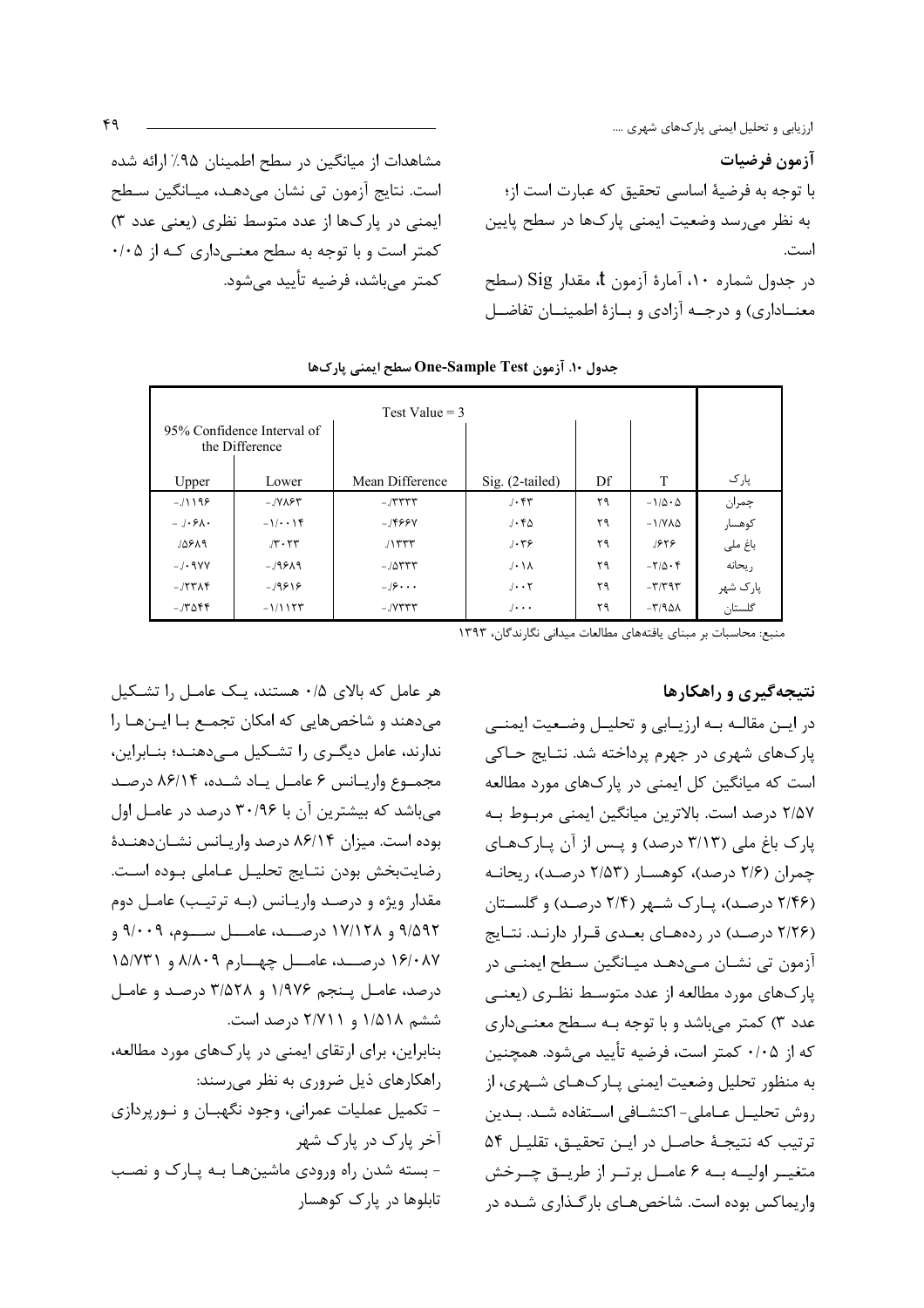- وجود نگهبان دائمي در پارک چمران - وجود نورپردازی و کف سازی در پارک گلستان

تشکر و قدردانی از مدیرعامل محترم سـازمان پـارکھـا و فضـای سـبز شهرداری جهـرم جنـاب آقـای مهنـدس امتحـانی كـه اطلاعاتی را در اختیار نگارندگان قرار دادهانـد، تشـكر و قدردانی می شود.

## منابع

- ابراهیمزاده، عیسی؛ حاتمی، داود (۱۳۹۳). تحلیلـی بـر عملكـرد مدیریت فضای سبز شهری و بازدهٔ اجتماعی-توسـعهای آن در شهر ایذه، فصلنامهٔ برنامهریزی منطقهای، شـماره ۱۳، صـص
- ابراهیمزاده، عیسی؛ سـرایانی، اعظـم ؛ عرفـانی، محمـد (١٣٩٠). تحلیلـی بـر توزیـع فضـایی- مکـانی کـاربری فضـای سـبز و مکان یابی بهینــه آن در منطقــه یـک شــهر زاهــدان، فصـلنامه آمایش محیط، شماره ۱۷، صص ۱۵۱-۱۳۱.
- ابراهيمزاده، عيسى؛ عبادىجوكندان، اسماعيل (١٣٨٧). تحليلى بر توزیع فضایی— مکانی کاربری فضـای سـبز در منطقــه ســه شهری زاهدان، فصلنامه جغرافیا و توسعه، شـماره ١١، صـص  $A \Delta - \beta$
- ابراهیمزاده، عیسی؛ ملکی، سعید؛ حاتمی، داود (۱۳۹۳). ارزیـابی وضعیت ایمنی در پارکهای شهری (نمونه موردی: پارکهای شهر ایذه)، مجله پژوهش و برنامهریـزی شـهری، شـماره ١٩، صص ٧٢-٥٧.
- ارجمندي، رضا؛ جوزي، سيدعلي؛ نـوري، جعفـر؛ افشـارنيا، آزاده (۱۳۸۷). مــدیریت بهداشــت، ایمنــی و محــیط زیســت در پارکهای شهری، فصلنامه علـوم و تکنولـوژی محـيطزيسـت، دوره دهم، شماره ۱، انتشارات دانشگاه آزاد اسلامی واحد علوم و تحقیقات شهر تهران، صص ۸۹-۷۵.
- آزادي نجات، سعيد؛ جلالي، سيد غلامعلي؛ قدسي پور، سيد حسن (۱۳۸۸). اولویتبندی معیارهای طراحی در برنامهریزی و مدیریت ایمنی پارکها و فضاهای سبز شهری با بـهکـارگیری متد تصميم گيري چندمعياره، دومـين همـايش جامعـه ايمـن شهر تهران، شهرداری تهران.
- تقوایی، مسعود؛ شفیعی، پروین (۱۳۸۸). کاربرد تحلیل عـاملی و خوشهای در ارزیابی مکانی و فضایی منـاطق روسـتایی اسـتان
- جغرافیا و آمایش شهری-منطقهای، سال ششم، شماره ۱۸، بهار ۱۳۹۵ اصفهان، فصلنامه اقتصاد كشـاورزي و توسـعه، سـال هفـدهم، شماره ۶۸، صص ۷۶-۵۷.
- ديناروندي، مرتضي؛ جعفـري، حميدرضـا ؛ صـالحي، اسـماعيل ؛ ياوري، احمدرضا؛ تاسـا، حميـد (١٣٩٢). مـديريت بهداشـت، ایمنی و محیط زیست در پارکهای شهری (منطقه مورد مطالعه: منطقه ۶ شهرداري تهران)، مجله محيطشناسي، سال سی و نهم، شماره ۳، صص ۹۰-۷۵.
- روستايي، شهريور؛ تركمن نيا، نعيمه؛ حسيني، معصومه (١٣٩٣). بررسـی تطبیقـی عـدالت فضـایی در شـاخصهـای ایمنـی پارکهای شهری (مطالعه موردی: پـارک کوهسـنگی و پـارک وحدت شهر مشهد)، فصلنامه مطالعات و پژوهشهای شهری و منطقهای، شماره ٢٢، صص ١٢۶-١٠٩.
- رهنما، محمدرحيم؛ حسيني غفاري، طاهرهسادات؛ اشنويي، امير؛ روسـتا، مجتبــی (١٣٩١). ســنجش ميــزان رضــايتمندی گردشگران داخلی از کیفیت خدمات هتلداری (مطالعه موردی: كلانشهر مشهد)، مجله مطالعات گردشگري، سال اول، شـماره ٢، صص ٨٩-۶٨.
- زياري، كرامتالله؛ محمدي٥٥چشمه، مصطفى؛ پوراحمـد، احمـد؛ قاليبـــاف، محمـــدباقر (١٣٩٣)، ســـنجش ضـــريب ايمنــــى شاخصهای کالبدی شهر کرج، فصلنامه جغرافیـا و توسـعه، شماره ۳۴، صص ۸۲-۶۹.
- زياري، كرامتالله؛ محمديدهچشمه، مصطفى؛ پوراحمـد، احمـد؛ قالیباف، محمدباقر (۱۳۹۱). اولویتبخشی به ایمنسازی بافت فرسودهٔ کلانشهر کرج با استفاده از مدل ارزیابی چندمعیاری، فصلنامهپژوهشهای جغرافیایانسانی، شماره ۷۹، صص ۱۴-۱.
- سازمان پارکھا و فضای سبز شهرداری جهرم (۱۳۹۱). وضعیت فضای سبز شهری جهرم.
- سالنامه آماري شهرستان جهرم (١٣٩٣). معاونت برنامهريـزي و اشتغال استانداري فارس - دفتر آمار و اطلاعات.
- سرايي، محمدحسين؛ رضايي، محمدرضا؛ حسيني، سيدمصطفى (۱۳۹۲). ارزیابی وضعیت ایمنی در پارکهای شهری (مطالعـه موردی: پارکهای ناحیهای شـهر یـزد)، فصـلنامه مطالعـات و پژوهشهای شهری و منطقهای، شماره ۱۸، صص ۱۳۸-۱۲۳.
- فاضلنيا، غريب؛ رجايي مسعود؛ حكيم دوست، سيدياسر (١٣٩٣). کاربرد تحلیل عاملی و مدل تخمین تـراکم کرنـل در ارزیـابی توسعه مكاني- فضايي مناطق روستايي شهرستان تنكابن، فصلنامه جغرافیـا و آمـایش شـهری- منطقـهای، شـماره ١٠، صص ۱۱۲-۹۷.